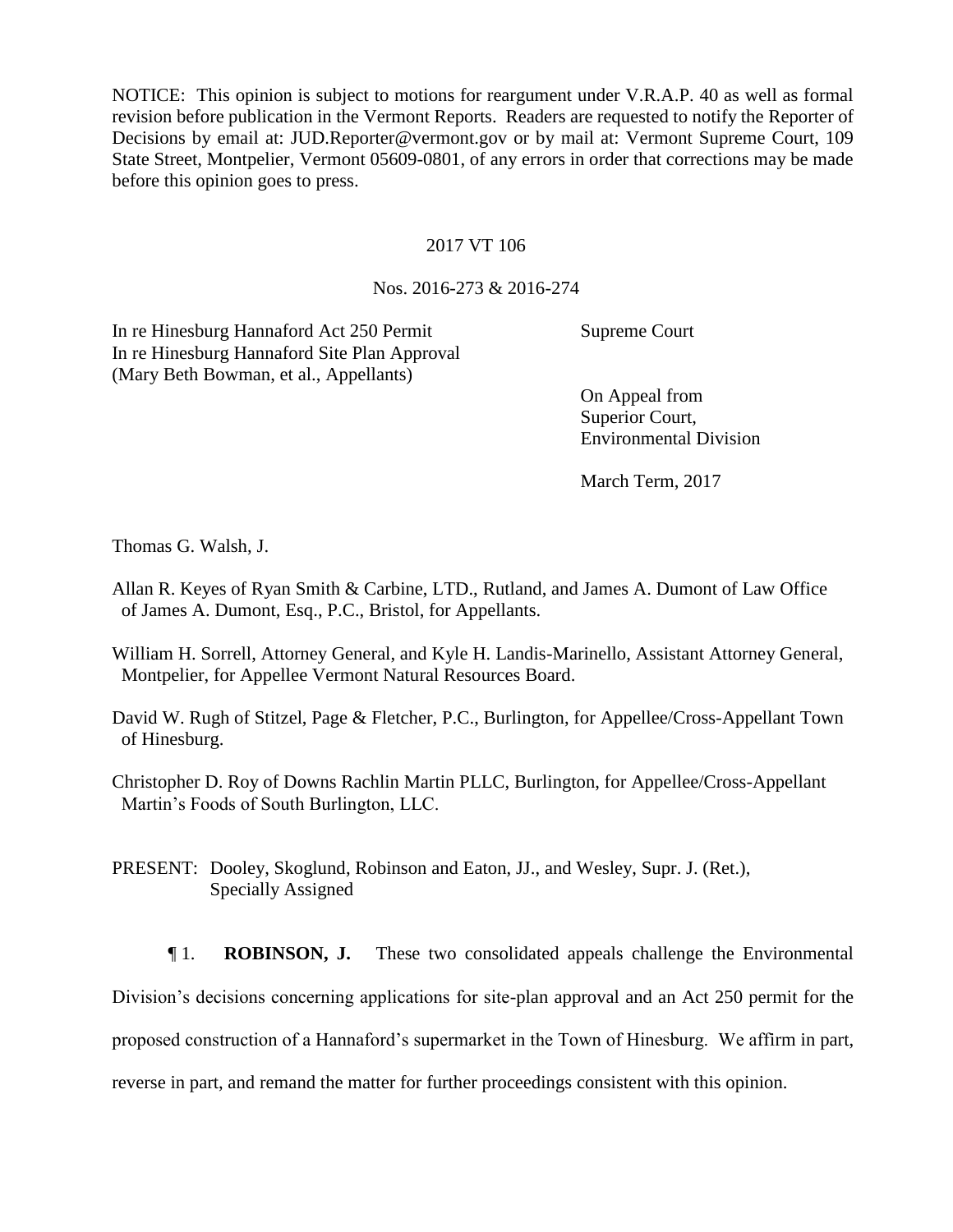¶ 2. Appellee/cross-appellant Martin's Foods of South Burlington, LLC (Hannaford) proposes to construct a 36,000-square-foot grocery store and pharmacy with an adjacent 128-space parking lot on Lot 15 of the Commerce Park subdivision in Hinesburg. Lot 15, over four acres in size, is the largest of the fifteen lots in the subdivision, for which municipal and Act 250 permits were originally granted in 1987. The subdivision is located just north of the Hinesburg Village center within a triangular space formed by Route 116, Patrick Brook, and Mechanicsville Road. Route 116 runs north-south and is the main thoroughfare through Hinesburg. Mechanicsville Road runs northeast from Route 116, from just south of the subdivision, to the east end of Commerce Street. Commerce Street runs east-west parallel to Patrick Brook but within the subdivision north of Lot 15, connecting Route 116 and Mechanicsville Road to form the hypotenuse of the triangle in which most of the subdivision lies. Commerce Street Extension runs a short distance off Commerce street south into the subdivision toward Lot 15.



**Section of June 2014 Route 116 Corridor Study Map**

¶ 3. Lot 15, the last lot in the subdivision to be developed, is a four-sided irregularlyshaped lot bounded by existing development within the subdivision on two sides and by a canal and adjoining sidewalk running parallel to Mechanicsville Road. The canal was constructed over a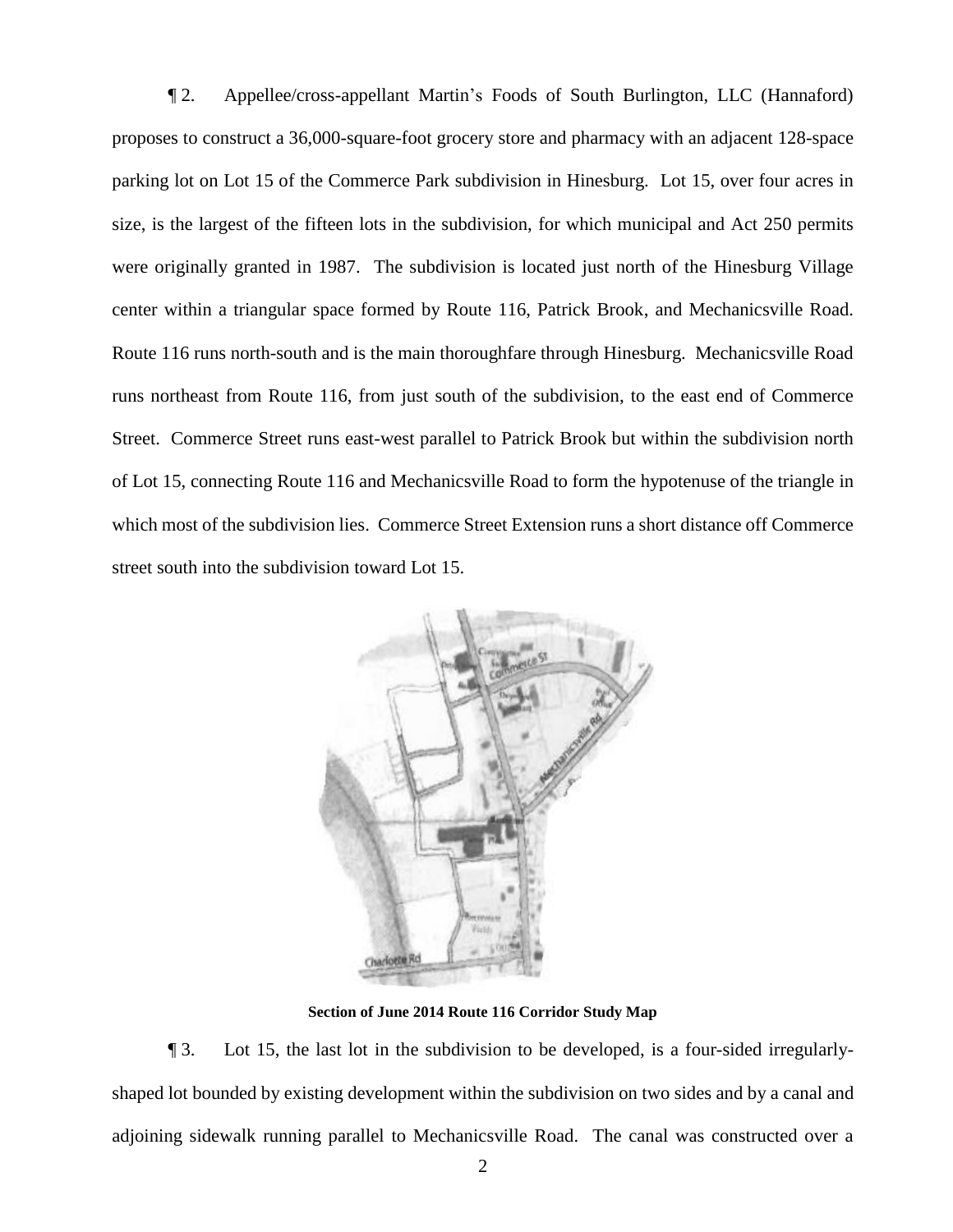century ago to provide water to a cheese factory. The relatively recently built sidewalk runs along the canal on the side opposite Mechanicsville Road. Vehicular access to the proposed project on Lot 15 would be by way of Commerce Street and then the Commerce Street Extension, which runs between existing developments located on the southern side of Commerce Street.



**General Plan Sheet from 1986 Subdivision Plat Plan**

¶ 4. The proposed project is a permitted use in the Town's Commercial Zoning District within the Hinesburg Village Growth Area and is subject to site plan review and conditional use approval under the Town's 2009 zoning regulations. Hannaford initially applied for site-plan and conditional use approval for the proposed project in November 2010. The Hinesburg Development Review Board (DRB) reviewed the application several times before the public hearing on the project was closed for the final time in October 2012. Following evidentiary hearings and site visits, the DRB approved the application with conditions in a written decision in November 2012.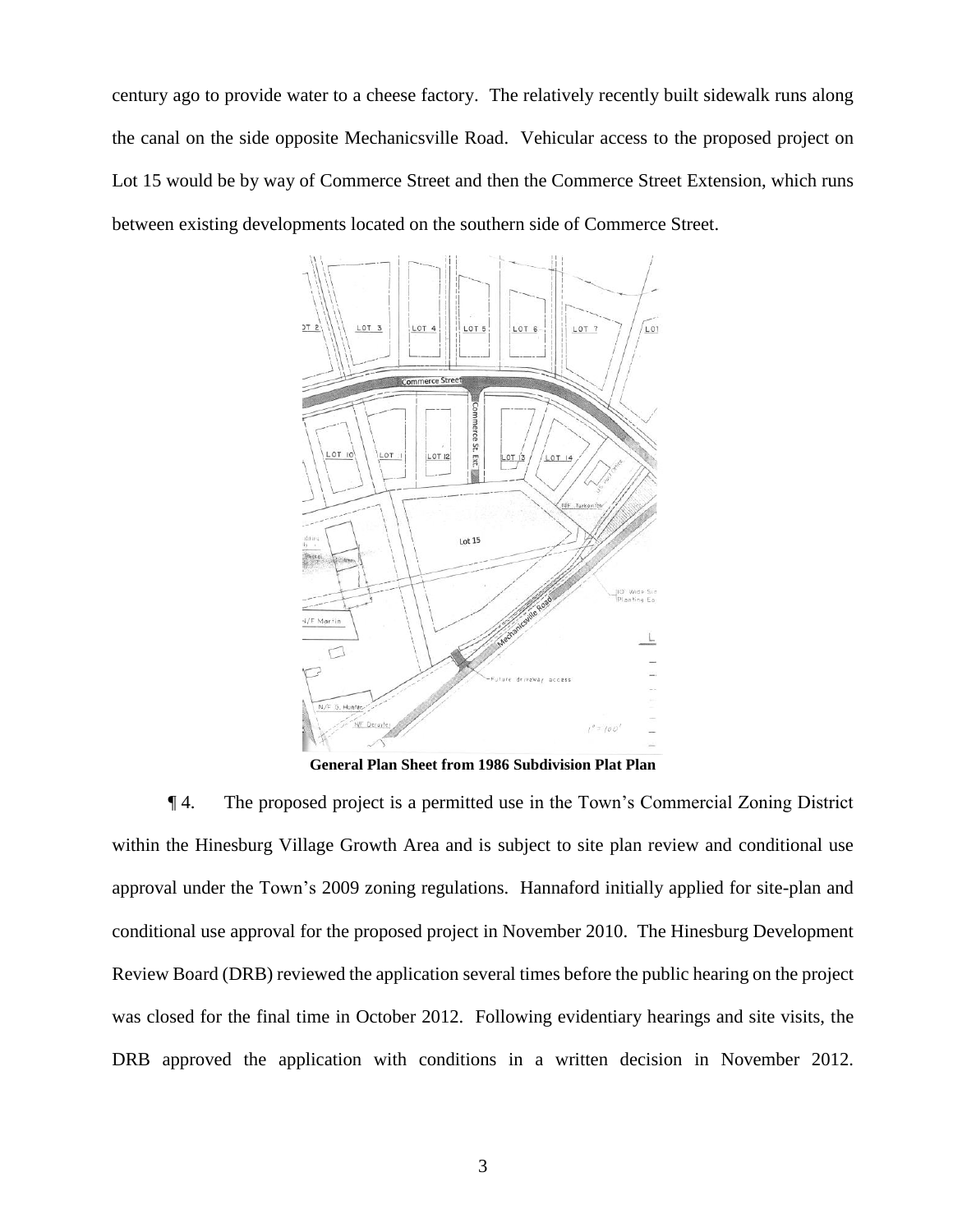Appellants/cross-appellees, a group of Hinesburg residents that oppose the project (Neighbors), appealed the DRB decision to the Environmental Division, and Hannaford cross-appealed.

¶ 5. In March 2013, Hannaford filed its Act 250 application with the District #4 Environmental Commission. Hannaford sought approval under all Act 250 criteria except Criterion 2, relating to the water supply, because the Town was in the process of upgrading its municipal well system and did not have available capacity to support the project at the time of the application. In June 2014, after conducting site visits and evidentiary hearings, the District Commission issued its initial merits decision concluding that the project, with specified conditions, satisfied each Act 250 criterion except Criterion 2. The District Commission issued an amended set of findings and conclusions on July 23, 2014. Neighbors appealed this decision to the Environmental Division.

¶ 6. The Environmental Division coordinated the site-plan and Act 250 appeals with other appeals relating to the project. After deciding a series of pretrial motions regarding a wide variety of issues, the trial court conducted a site visit and merits hearing from November 30 through December 2, 2015. The parties stipulated to submit direct testimony and related exhibits to the court in advance of the merits hearing through prefiled testimony. Cross-examination, re-direct examination, and rebuttal testimony were then presented live at the trial. Among the numerous matters contested at trial were issues relating to stormwater management, traffic, aesthetics, and public investment in the canal sidewalk.

¶ 7. In April 2016, the trial court issued separate 23-page and 60-page decisions with accompanying judgment orders, approving, respectively, Hannaford's site-plan and Act 250 applications with conditions. In response to multiple post-trial motions regarding both decisions, the court issued an amended Act 250 decision and indicated that it was making no changes to its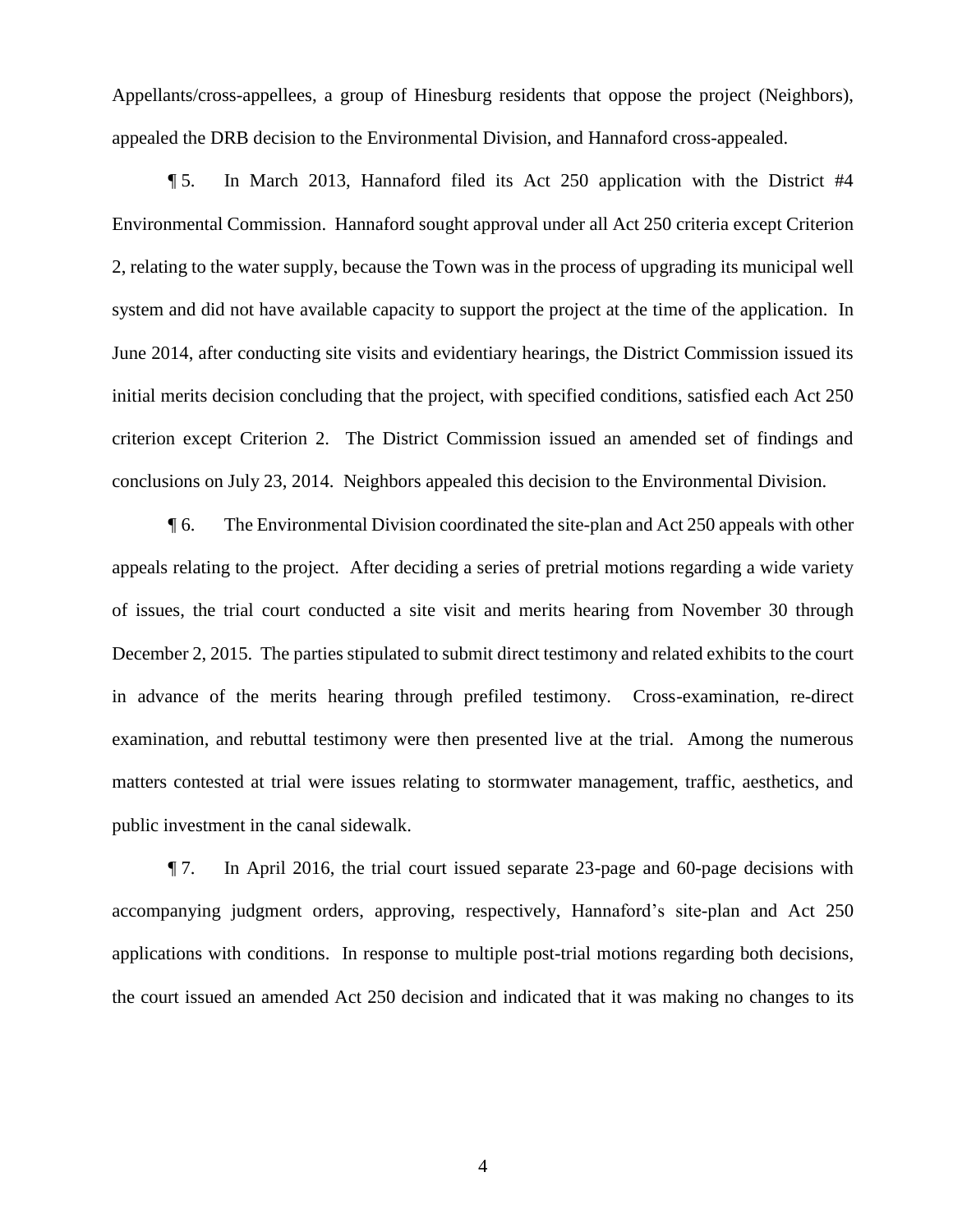site-plan decision.<sup>1</sup> Neighbors appealed both decisions, and Hannaford and the Town of Hinesburg cross-appealed both. This Court consolidated the appeals for purposes of argument and decision.

¶ 8. In challenging the trial court's site-plan approval, Neighbors argue that: (1) the trial court erred in declining to enforce a setback limit reflected in the final plat plan for the subdivision as approved in 1987; (2) Hannaford's site-plan application violated "front yard" parking restrictions set forth in the Town's 2009 zoning regulations; (3) the east-west swale proposed in the site-plan application will not control and treat stormwater as predicted by Hannaford's expert; and (4) Hannaford did not satisfy its burden regarding stormwater control because part of the discharge system is proposed to be located on land outside of its control. In their cross-appeals, Hannaford and the Town challenge the trial court's condition requiring Hannaford to install a traffic signal at the intersection of Route 116 and Mechanicsville Road before the project may be completed, and the Town challenges the court's elimination in its amended decision of a condition requiring Hannaford to perform a post-development traffic study.

¶ 9. In challenging the trial court's Act 250 decision, Neighbors argue that: (1) the trial court erred in declining to enforce a provision in the original approved Act 250 master subdivision permit that development in the subdivision would be "small scale"; (2) the trial court improperly focused on the foreseeability of a commercial development on Lot 15 in determining whether the proposed project would materially interfere with the public's use and enjoyment of the canal path; and (3) Hannaford failed to dispute the uncontradicted testimony of Neighbors' expert that the eastwest swale would not function as claimed because of the area's saturated soils. As in their site-plan cross-appeals, Hannaford and the Town reiterate their opposition to a condition requiring a traffic

<sup>&</sup>lt;sup>1</sup> The Town argues that although the trial court indicated it was not amending its initial siteplan decision, it simultaneously suggested that it was eliminating the condition in that initial order that Hannaford perform a post-development traffic study. Because we reverse the site-plan determination on other grounds, we do not resolve the confusion concerning the effect of the trial court's site-plan decision on the post-development traffic-study condition.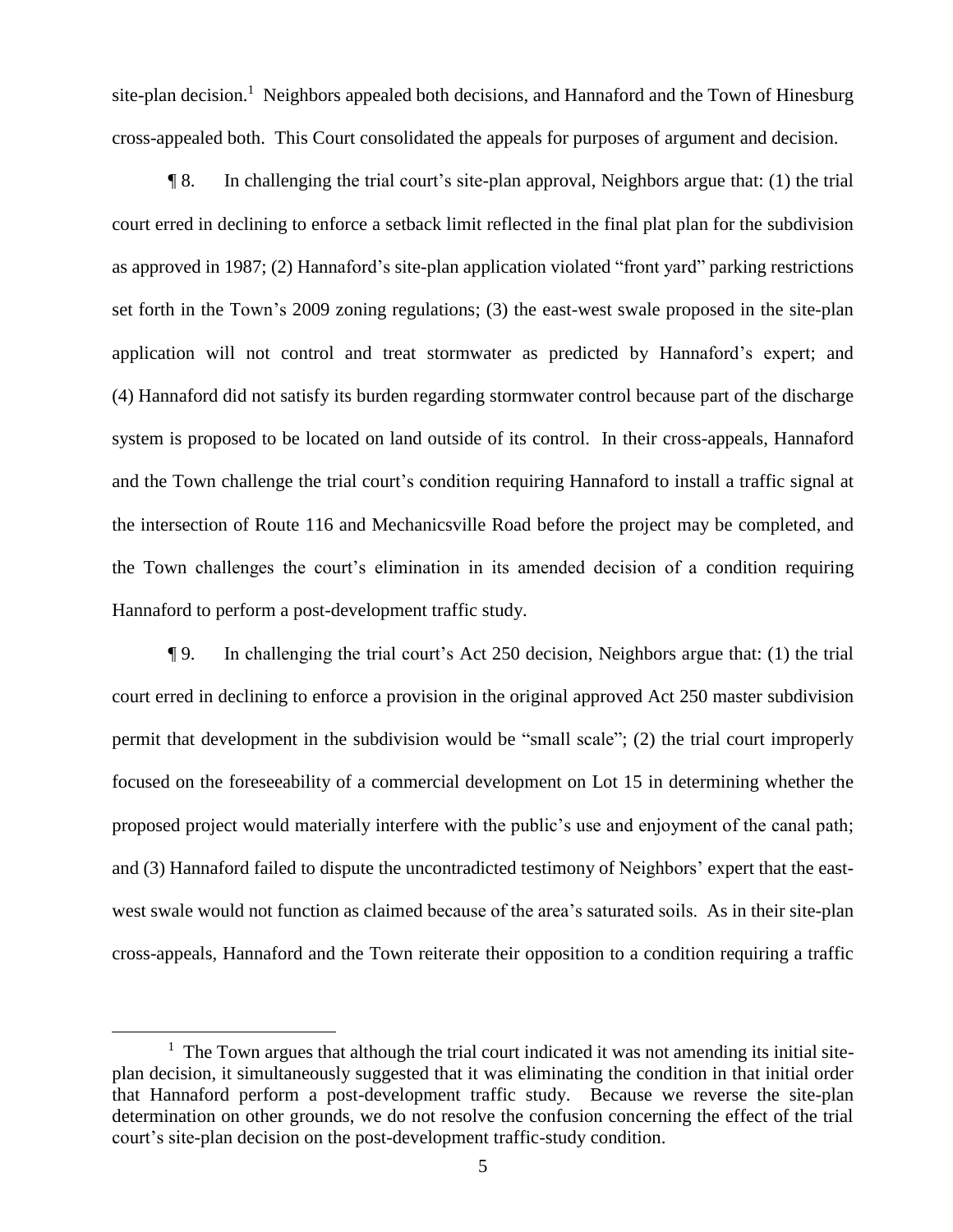signal at the Route 116/Mechanicsville Road intersection. The Town also challenges the trial court's decision on reconsideration to eliminate the post-development traffic study requirement. The Natural Resources Board (NRB) has filed a brief in the Act 250 appeal asking this Court to uphold the condition that a traffic signal be placed at the Route 116/Mechanicsville Road intersection prior to operation of the proposed project.

¶ 10. For the reasons stated below, we conclude, with respect to the site-plan appeal, that Hannaford's proposed site plan violates the setback limit in the final plat plan approved in 1987. We conclude that Hannaford's parking scheme does not violate the site-plan approval standards in the applicable zoning regulations. We need not reach the issues raised in that appeal concerning the east-west swale and traffic control. Accordingly, we reverse the Environmental Division's approval of the site plan.

¶ 11. Regarding the Act 250 appeal, we conclude that the project does not violate a requirement in the original approved subdivision permit that development be primarily "small scale," and that the proposed project would not materially interfere with the public's use and enjoyment of the canal path. We remand for further development of evidence concerning the eastwest swale and traffic issues. Accordingly, we reverse the Environmental Division's approval of the Act 250 permit and remand the matter for further consideration.

## I. Standard of Review

 $\P$  12. Our general standard of review is not in doubt.<sup>2</sup> "We will defer to the court's factual findings and uphold them unless, taking them in the light most favorable to the prevailing party, they are clearly erroneous." In re Wagner & Guay Permit, 2016 VT 96, ¶ 9, \_\_\_ Vt. \_\_\_, 153 A.3d 539 (quotation omitted). This is so because "the environmental court determines the credibility of

<sup>&</sup>lt;sup>2</sup> We discuss more fully below, in the context of our analysis of the trial court's site-plan approval, our standard of review with respect to the trial court's construction of municipal zoning regulations.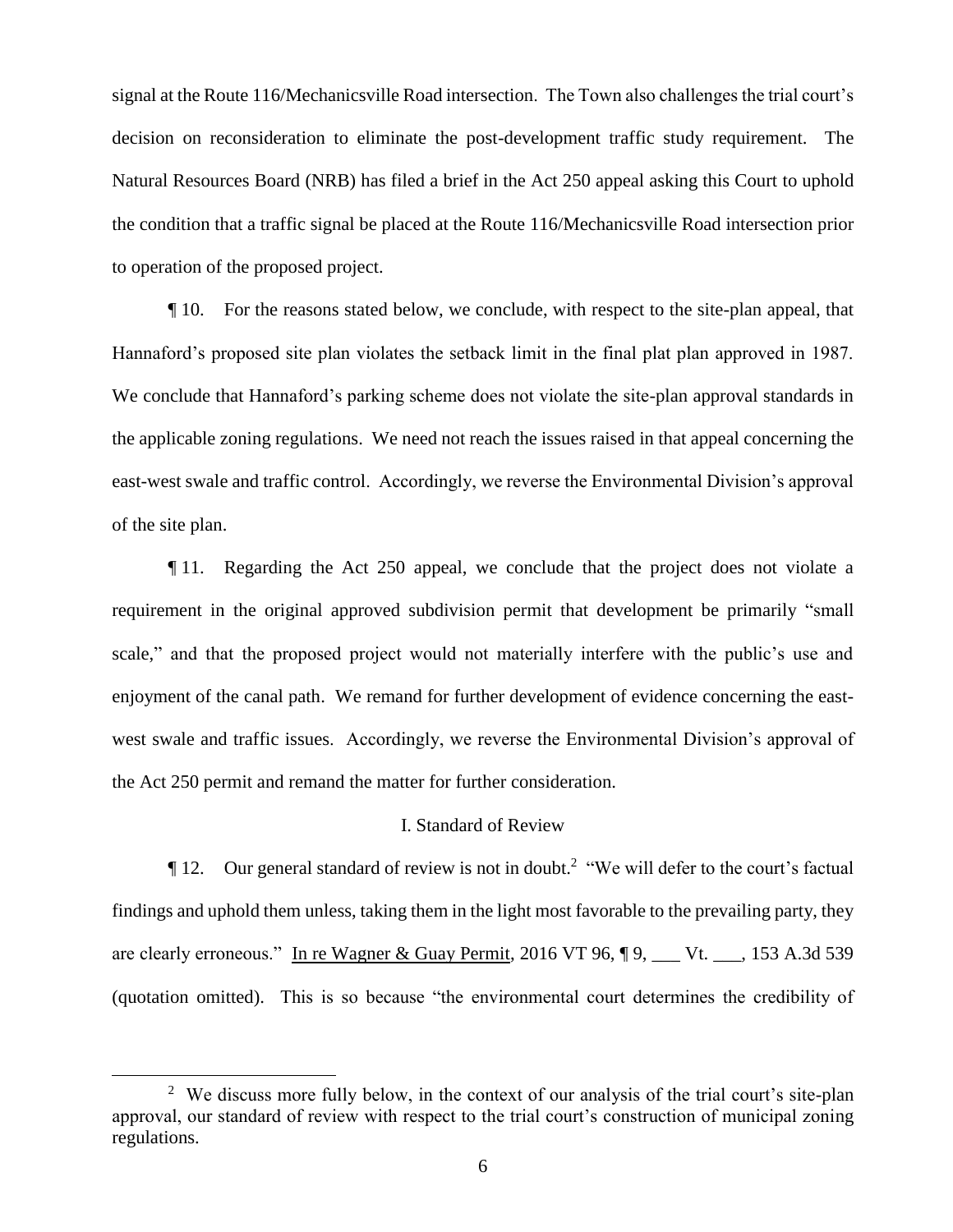witnesses and weighs the persuasive effect of evidence." In re Champlain Parkway Act 250 Permit, 2015 VT 105, ¶ 10, 200 Vt. 158, 129 A.3d 670. We review the court's legal conclusions without deference, but "we will uphold those conclusions if they are reasonably supported by the findings." Wagner & Guay Permit, 2016 VT 96, ¶ 9.

#### II. Site-Plan Appeal

A. Review of Zoning Regulations and Permit Conditions

¶ 13. The parties disagree about whether this Court owes any deference to the Environmental Division's interpretation of the Town's zoning ordinance. Neighbors contend that the interpretation of a zoning ordinance presents a legal issue that we review without deference to the Environmental Division, while Hannaford asserts that the deference we give to the Environmental Division with respect to findings of fact extends to its interpretation of zoning ordinances. We need not resolve this dispute in this appeal because our resolution of the issues raised by the parties would be the same under either proposed standard of review.

## B. Setback Limits

¶ 14. On appeal from the DRB to the Environmental Division, Neighbors argued that Hannaford's site plan violated a setback condition of the 1987 subdivision approval and that Hannaford had not sought a permit amendment from the Town. Specifically, Neighbors asserted that the proposed project violates a setback, reflected in the 1986 final approved plat plan for the subdivision, that is seventy-five feet from the canal running parallel to the southern side of the subdivision. In response, Hannaford asserted that: (1) the court was without jurisdiction to consider whether a subdivision permit amendment was required because it had not sought a permit amendment from the Town; and (2) in any event, the building setbacks depicted on the plat plan accompanying the 1987 subdivision approval did not establish enforceable conditions because they are unclear and had not been enforced by the Town with respect to other permitted projects within the subdivision.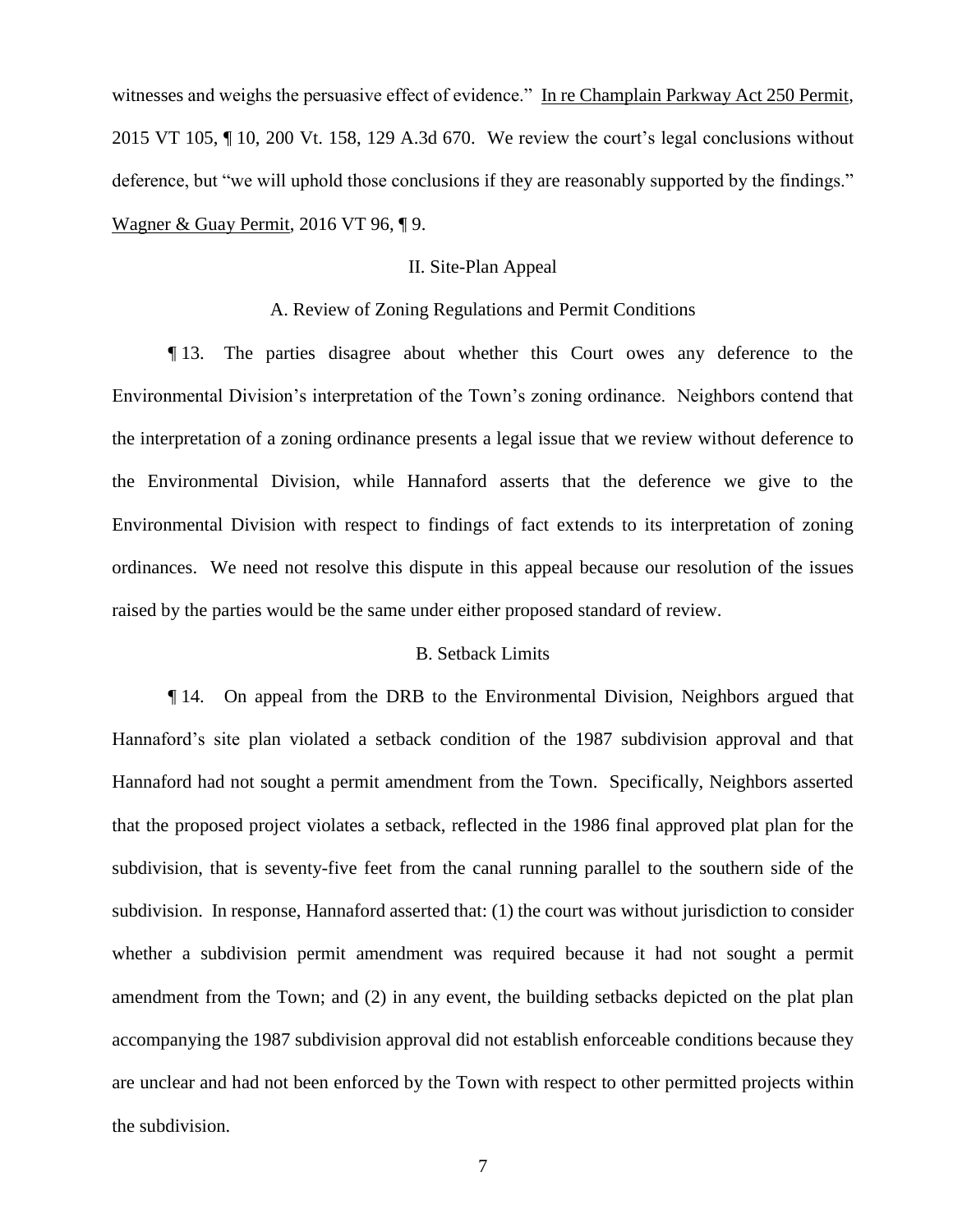¶ 15. The trial court acknowledged that it had no jurisdiction to consider whether the 1987 subdivision approval should be amended, given that Hannaford had not sought a permit amendment from the Town. The court determined, however, that although in 1987 the Town planning commission approved the subdivision as depicted on the final plat plan accompanying the subdivision application, the plat plan did not establish enforceable setbacks because: (1) the narrative in the planning commission's written decision approving the subdivision did not discuss or establish any required setbacks for lots within the subdivision; (2) although the plat plan includes a legend indicating various types of lines depicting setbacks, boundaries, waterways, and roads, it has no inscriptions or notes—other than a notation indicating a one-inch-per-100-foot scale—identifying any measured distances between the lines; and (3) the plat plan does not have an accompanying document indicating an intent to impose a setback restriction. Relying on a recent decision by this Court, the trial court concluded that the distances between the various lines on the 1986 plat plan were not "sufficiently clear to constitute land-use restrictions." In re Willowell Found. Conditional Use Certificate of Occupancy, 2016 VT 12, ¶ 15, 201 Vt. 242, 140 A.3d 179.

¶ 16. On appeal to this Court, Neighbors argue that the trial court erred by concluding that the seventy-five-foot building setback limit in the final approved plat plan for the original subdivision application was unenforceable.<sup>3</sup> According to Neighbors, the recorded plat unambiguously provided reasonable notice of the setback requirement and, even assuming the plat plan was ambiguous as to the setback requirement, the fact that the Town may have approved buildings within the subdivision that violated the setback requirement, whether intentional or not, was not persuasive evidence of the planning commission's intent when it approved the subdivision. For its part, Hannaford argues that the scant reference to setback lines on the general plan sheet of

 $3$  Neighbors' argument that the trial court erred in allowing Hannaford to collaterally attack the unappealed 1987 plat approval, in violation of 24 V.S.A. § 4472(d), misses the central issue. Hannaford is not seeking to set aside a condition of the plat approval; the issue in this case is whether that 1987 approval created an enforceable setback condition in the first place.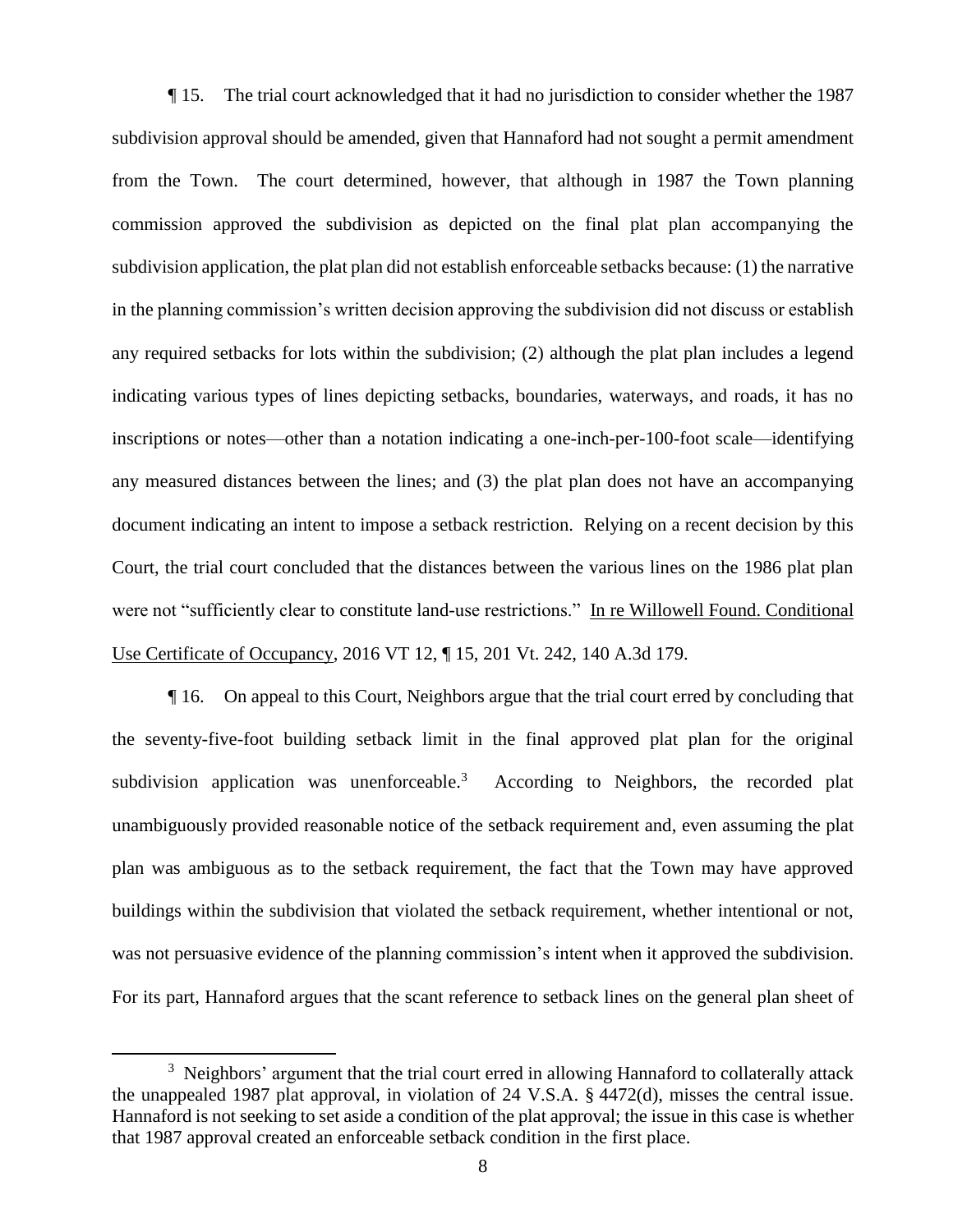the plat was insufficient to establish an enforceable permit condition, as evidenced by the fact that no such setback limit has been enforced in the three decades since the subdivision was approved.

¶ 17. The applicable legal standard is well established: if the approved plat plan clearly includes the claimed seventy-five-foot setback, that setback is an enforceable condition. We have recently reiterated that, because the function of a subdivision permit is to approve plats of land, "recorded plats necessarily become subdivision permit conditions." Wagner & Guay Permit, 2016 VT 96, ¶ 13 (quotation omitted); see also In re Stowe Club Highlands, 164 Vt. 272, 276, 668 A.2d 1271, 1275 (1995) ("[A]lthough we will not recognize implied permit conditions as subdivision permits, recorded plats necessarily become subdivision permit conditions."). To be enforceable, subdivision permit conditions "must be specific enough to provide a landowner with notice that his or her property rights are fettered." Willowell, 2016 VT 12, ¶¶ 15, 18 (stating that "restrictions should be explicit to provide notice of all conditions imposed because [otherwise] 'subsequent purchasers would lack notice of all restrictions running with the property' " (quoting In re Kostenblatt, 161 Vt. 292, 298, 640 A.2d 39, 43 (1994))). "A violation of a condition of a subdivision permit would be a violation of the zoning ordinance itself." In re Robinson, 156 Vt. 199, 202, 591 A.2d 61, 62 (1991).

¶ 18. In this case, the building setback on the approved and recorded subdivision plat is clear and unambiguous. The Hinesburg Planning Commission's final plat approval for the subdivision specifically incorporates by reference the plan prepared by Phelps Engineering, dated September 9, 1986. The legend prominently displayed on the title sheet of that approved plat plan indicates several types of lines, one of which represents "BUILDING SETBACK LIMITS." In the general approved plan, there is nothing unclear about the corresponding building setback line on lot 15. A scale of one inch for every 100 feet is indicated on the general plan sheet of the plat. Measured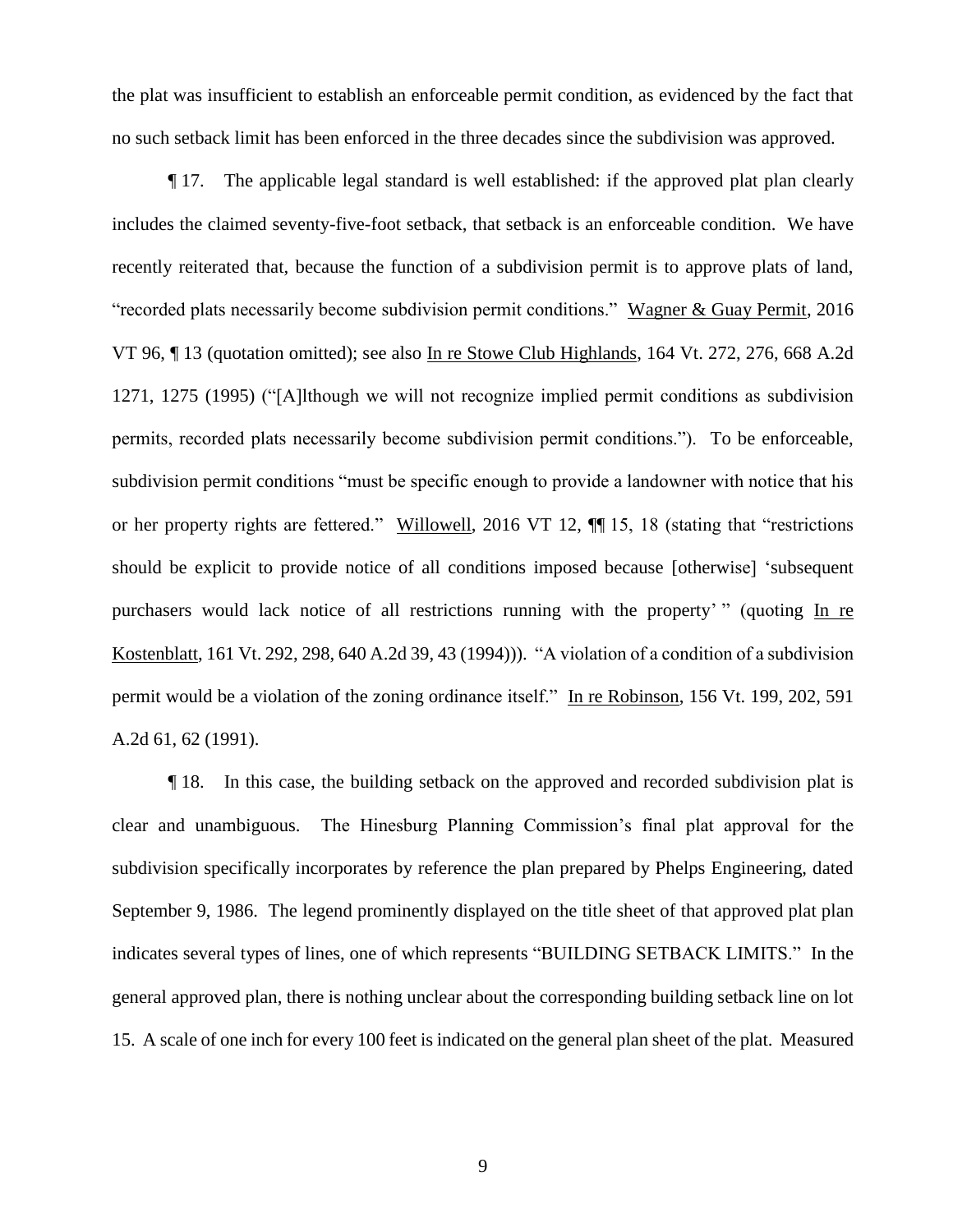to scale, the setback limit from the canal indicated on the general plan sheet is seventy-five feet.<sup>4</sup> The plat plan and subdivision approval were recorded in the town clerk's office.

¶ 19. The above undisputed facts demonstrate the existence of subdivision setback limits explicit enough to provide clear notice of an enforceable condition, notwithstanding the various claimed bases for finding ambiguity. The fact that the general plat plan relies on the clear setback lines and the notated scale of the plat plan, rather than explicitly noting that the distance between the canal and the setback line is seventy-five feet, does not negate that clarity. There is no dispute that the approved plat plan, measured to scale, depicts a seventy-five-foot setback from the canal. Nor is there ambiguity because the building setback limits are not reproduced in the more detailed pages of the plat plan depicting septic and stormwater plans; in contrast to the general plan depicted in the approved plat, those pages are focused narrowly on the septic and stormwater issues.

¶ 20. Likewise, the fact that buildings in the subdivision have been built within the setback limits depicted in the recorded plat plan does not change the fact that the plat plan as approved explicitly establishes the setbacks. For one thing, we have no occasion to consider this extrinsic evidence where the requirements of the approved plat plan are clear and unambiguous. Cf. Wagner & Guay Permit, 2016 VT 96, ¶¶ 11, 13 (noting that permit condition in approved plat plan is reviewed "according to normal rules of statutory construction" and considering extrinsic evidence in construing ambiguous notation on plat plan). Moreover, the parties stipulated that the permits for those other buildings were unchallenged, and there was no evidence, other than the fact that some

 $4$  Notably, this seventy-five-foot setback matches a condition in the approved Act 250 permit issued to the applicant in March 1987. If we concluded that the seventy-five-foot setback was ambiguous, this fact might be relevant to our examination of the extrinsic evidence, reinforcing our interpretation of the setback requirement in the municipal subdivision approval. Because we find the setback clear and unambiguous on its face, we need not resort to extrinsic evidence. See City of Newport v. Vill. of Derby Ctr., 2014 VT 108, ¶ 14, 197 Vt. 560, 109 A.3d 412 (stating that where parties' intent as expressed in writing is unambiguous, there is no need to consider "the parties' arguments regarding extrinsic evidence of the parties' intent").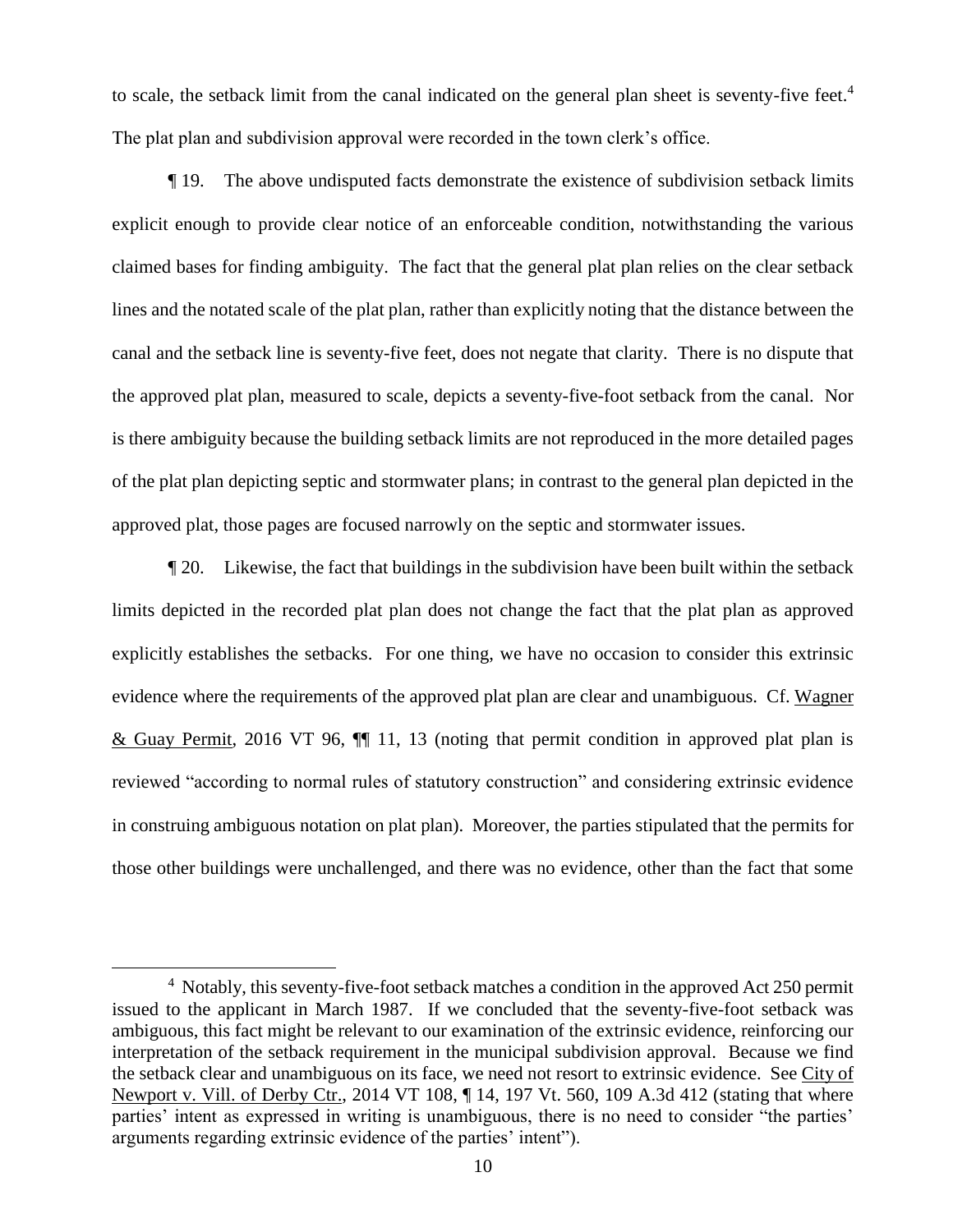buildings were built within the setback limits, that the Town considered the setback limits to be unenforceable.

¶ 21. Hannaford's reliance on Willowell is unavailing. That case concerned two undefined phrases used on the subdivision plat plan—"Agricultural Reserve" and "Building Envelope." The neighbors opposing the proposed project argued that the phrases were sufficiently explicit to impose conditions setting aside land for agricultural use and restricting new buildings to certain areas. We upheld the Environmental Division's conclusion that the two two-word phrases, in the absence of any definitions conveying the meaning the parties sought to ascribe to those phrases, were too ambiguous to impose enforceable permit conditions. Willowell, 2016 VT 12, ¶¶ 19-20. In contrast, the significance of the line demarcating a "building setback" in this case requires no further elucidation; the meaning of "building setback" is well understood. See, e.g., Setback, Black's Law Dictionary (10th ed. 2014) (defining "setback" as "[t]he minimum amount of space required between a lot line and a building line"). Accordingly, we reverse the Environmental Division's conclusion that the setback limit was not an enforceable condition.

¶ 22. Given that the setback requirement in the master subdivision permit is enforceable, no party disputes that the proposed site plan violates the condition. The trial court found that at their closest points, the edge of the building will be about sixty-five feet from the canal and that the overhang of the roof will measure about forty-two feet from the edge of the canal. No party challenges this finding. Thus, we reverse the court's issuance of the site plan permit.

# C. Front Yard Parking

¶ 23. Notwithstanding our reversal of the site-plan approval on the setback issue, we address the front-yard-parking issue because, unlike the other issues in the site-plan appeal,<sup>5</sup> it is

<sup>&</sup>lt;sup>5</sup> We do not assume that the evidence presented at a new site-plan hearing would present the same issues concerning the east-west swale, stormwater control, and traffic issues, and accordingly do not address those issues here.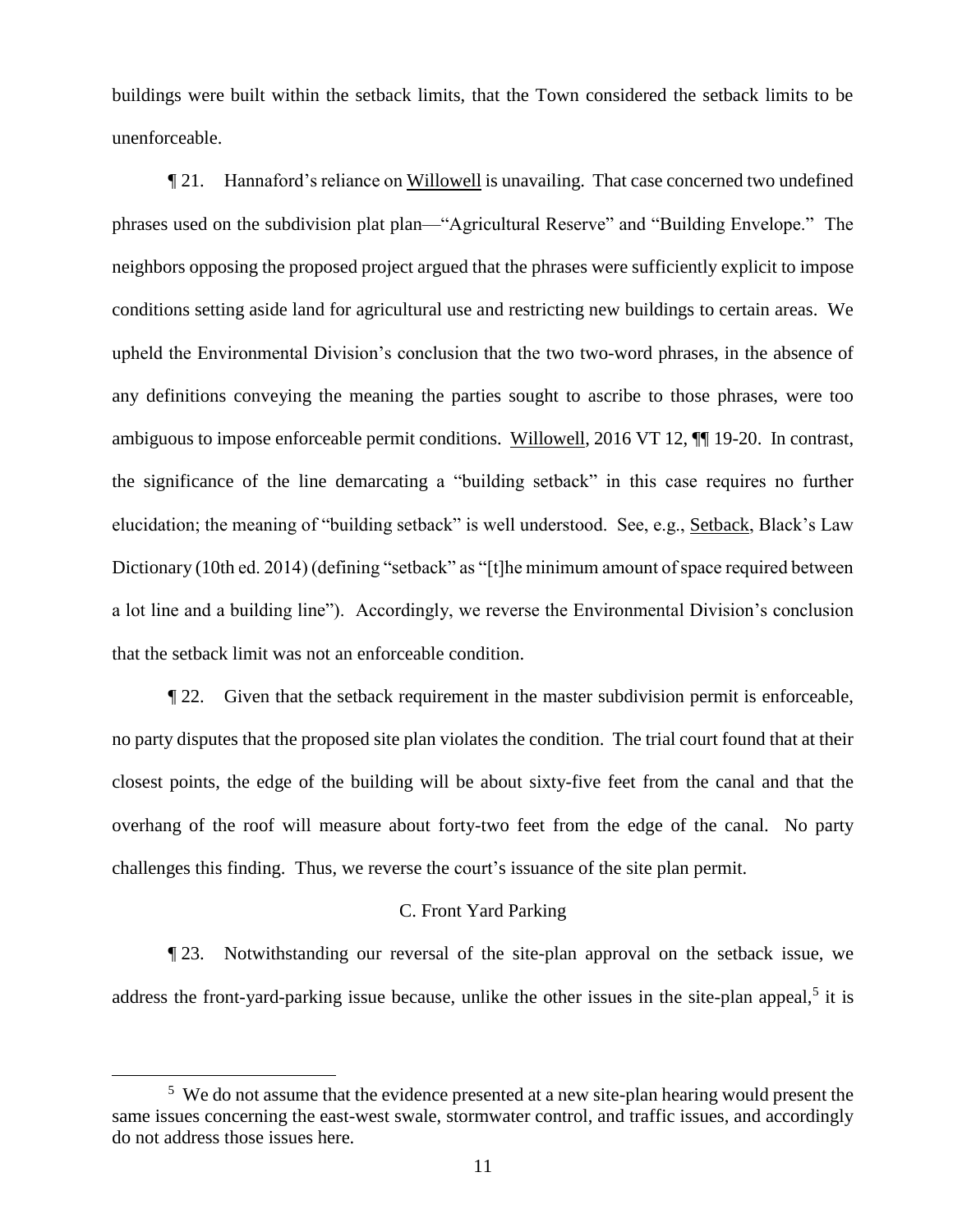likely to reoccur in the context of a new application for site-plan approval, regardless of whether Hannaford amends its site plan or obtains a setback amendment. See In re Taft Corners Assocs., Inc., 160 Vt. 583, 593, 632 A.2d 649, 654-55 (1993) (in interest of judicial economy, court may reach issues likely to occur on remand). Although we are not actually remanding the site plan matter, it would not make sense to force Hannaford to redesign its project in connection with a new application for site plan approval, if it chooses to do so, with continued uncertainty as to the effect of the front-yard restriction on parking.

¶ 24. Neighbors argued below that the parking proposed in Hannaford's site-plan application violates the Town's zoning regulations limiting "front yard" parking. The trial court determined that the applicable regulations do not prohibit the parking proposed in the site plan based on its conclusion that, pursuant to the definitions in those regulations, the front yard of the proposed project is the side of the building facing roughly south parallel to Mechanicsville Road. We uphold the trial court's determination for the reasons stated below.

¶ 25. The zoning regulations require the DRB "to take into consideration" standards specified therein, including conformance with § 5.6 of the regulations, "where [it] applies." Town of Hinesburg Zoning Regulations, § 4.34(9). Section 5.6.3 of the zoning regulations, in relevant part, provides as follows:

> **Parking and loading areas:** Parking and loading areas for any new structures shall be located in the side or rear yards of the structure. Where sufficient screening is provided, and with Development Review Board approval, up to 20% of the total number of parking spaces may be located in the front yard of the structure.

The regulations define front, side, and rear yards as follows:

Yard, Front: A yard on the same lot with a principal building, extending the full width of the lot and situated between the centerline of the street or right-of-way and the front line of the building extending to the side lines of the lot.

Yard, Side: A yard situated between the principal building and a side line and extending from the front yard to the rear yard. The distance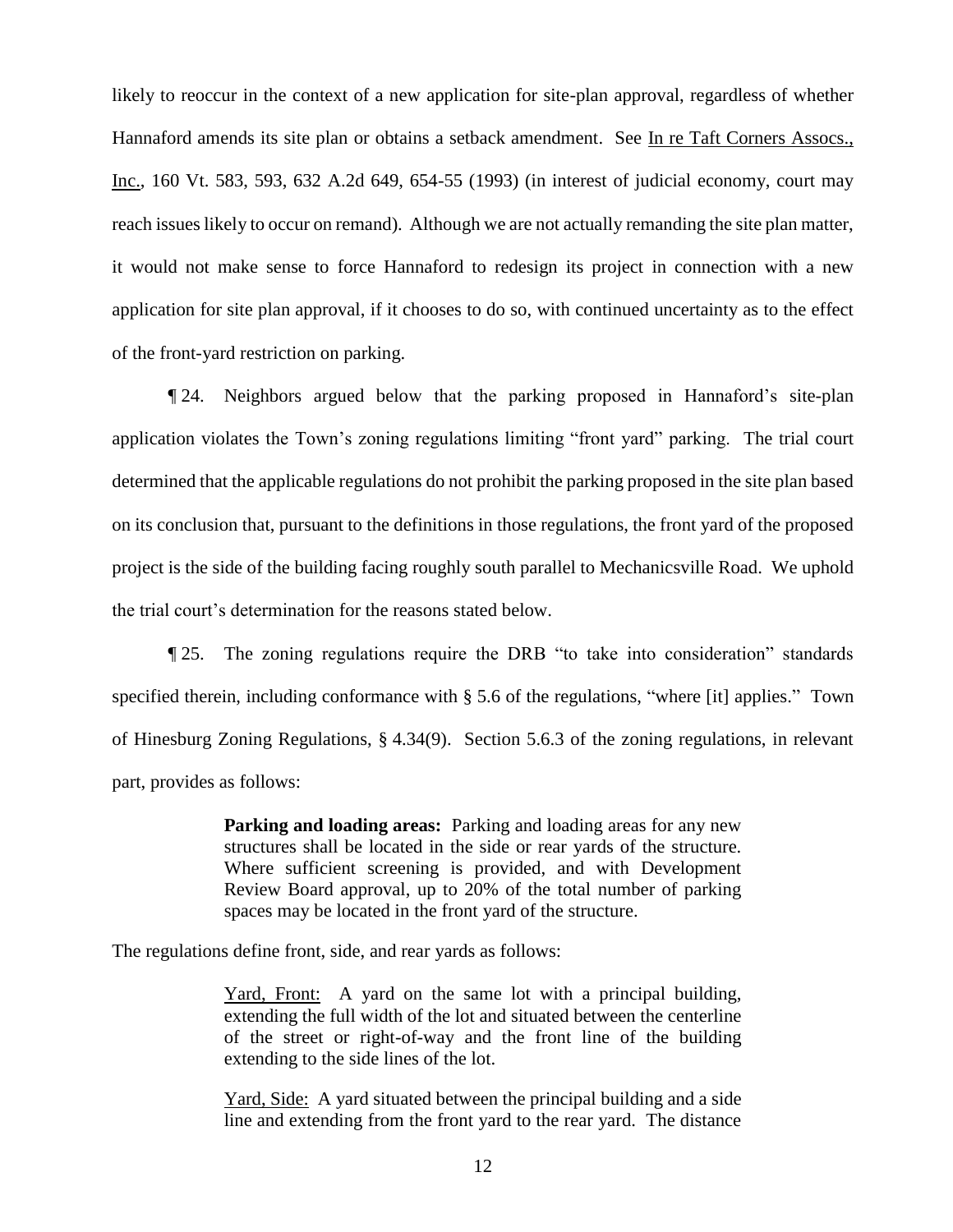between the principal building and the side line shall be measured from the building to the nearest point on the side line along a line parallel to the front lot line.

Yard, Rear: A yard on the same lot with a principal building between the rear line of the building and the rear line of the lot extending the full length of the lot. No lot shall have more than 1 rear yard with regard to setback requirements. For lots with multiple front yards, the rear yard shall be opposite the front yard that provides the primary access to the lot.

¶ 26. The regulations do not define the phrase "front line of the building" contained in the definition of "front yard." Hannaford's site plan proposes 128 parking spaces, most of which are located on the sides of the proposed building facing roughly north and east and parallel to Commerce Street as it arcs from Route 116 to Mechanicsville Road. Neighbors argue that the front yard must be in front of the east-facing side of the building, where more than half of the proposed parking spaces are located, because: (1) consistent with common English usage, the front line of a grocery store is the side that contains the public entrance and the store's name, which in this case is the east wall of the building; and (2) the rear yard must be the area in front of the south-facing wall of the building located parallel to Mechanicsville Road because there are multiple front yards in front of the north and east walls running parallel to the arcing Commerce Street, which provides the only vehicle access to parking via the Commerce Street extension.

¶ 27. We note at the outset that the front yard parking restrictions and the corresponding definitions of "front," "side," and "rear" yards in the municipal ordinance cannot be neatly applied to this lot and this project for several reasons. First, a narrow right-of-way provides access from Commerce Street to Lot 15; the lot has no frontage on Commerce Street itself. Second, the lot abuts Mechanicsville Road, but is not accessible from that road. Third, the shape of this lot, the orientation of the building on the lot, and the fact that Commerce Street and Mechanicsville Road are not parallel but in fact converge beyond the northeasterly boundary of Lot 15, make it difficult to apply the definitions in the ordinance. The irregular shape of the lot does not exempt it from the requirements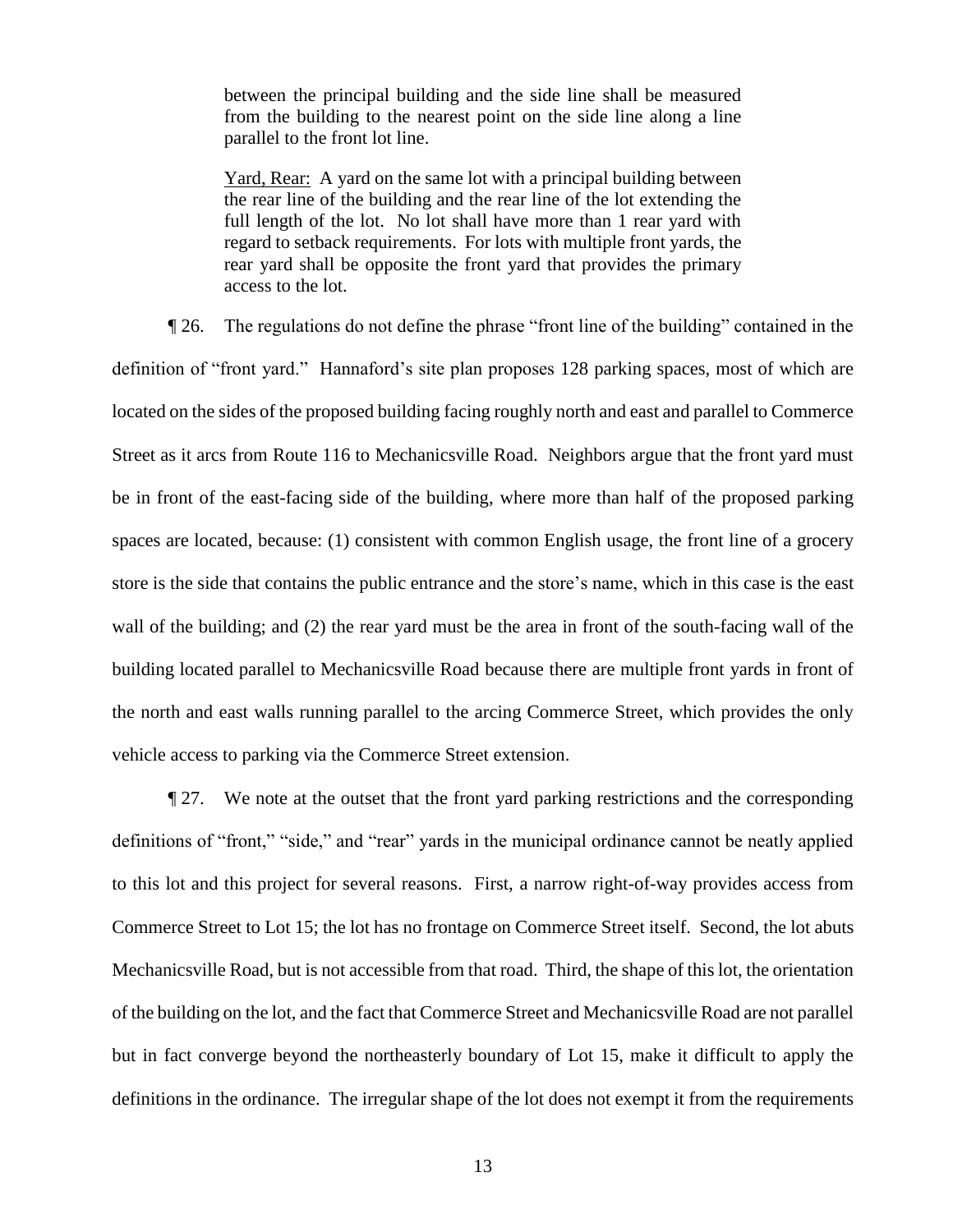of an otherwise clear zoning ordinance, Bennett v. Zelinsky, 878 A.2d 670, 678 (Md. Ct. Spec. App. 2005), but the shape does make it more difficult to construe and apply unclear requirements. To the extent that the touchstone in the definition of "front yard" is the "centerline of the street or right of way," there are two streets potentially in play: Commerce Street, which provides access to Lot 15 but is separated from that lot by other lots and buildings, and Mechanicsville Road, which is significantly closer to the building and parking lot, but does not provide road access to Lot 15. And because of its arcing course, the centerline of Commerce Street itself is roughly parallel to two different sides of the proposed building at two different points on Commerce Street. We recognize that the definition of "rear yard" contemplates the possibility of more than one front yard, but we do not believe the parking restriction, which provides for parking in the side or rear yards, and limited parking in the front yard, purports to limit parking on three sides of this building.

¶ 28. Instead, we conclude that the regulation restricting front yard parking evinces the Town's preference for placing commercial buildings closer to streets, with parking in back, rather than having large parking areas located between streets and buildings. In this case, the proposed building adjoins Mechanicsville Road and is accessed from Commerce Street. The only yard that is situated immediately between the centerline of a road and a wall of the proposed building is the one facing Mechanicsville Road. In contrast, Lot 15 and Commerce Street are separated by several developed properties. Nothing in the text of the parking ordinance requires that the front yard be defined with reference to the road from which the building is accessed. In this case the purpose of the parking regulation would not be furthered by labeling the north and east walls of the proposed building as front yards.

¶ 29. We likewise reject Neighbors' suggestion that the location of the front yard turns on the orientation of the building entrance. To the extent the ordinance defines "front yard" at all, it does so with reference to adjoining streets rather than the main entrance of the building. Although the ordinance may reflect an assumption that in most cases the main entrance to a business will face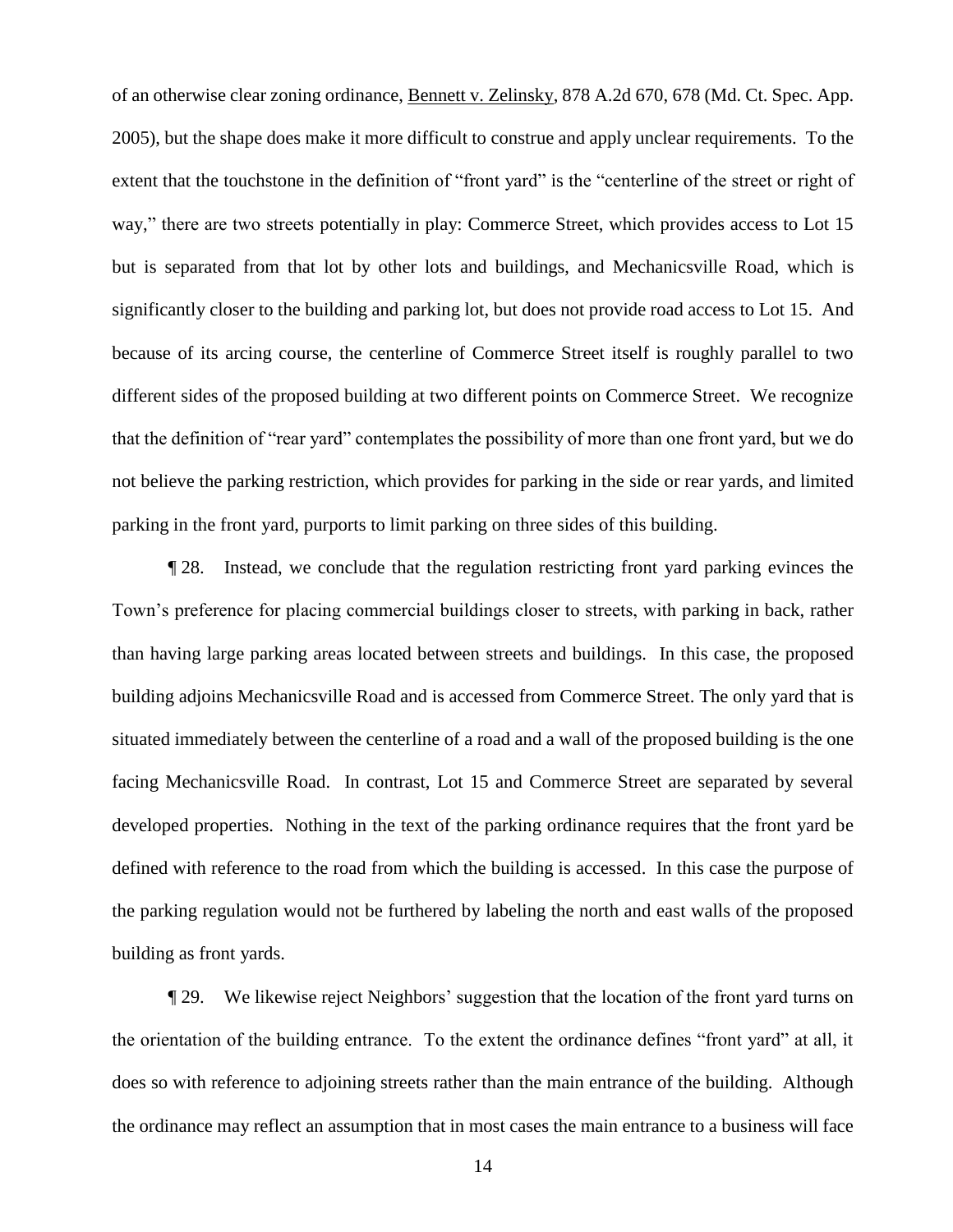a road, nothing in the ordinance requires that. Accordingly, we reject Neighbors' argument that the proposed site plan violates the Town's parking regulations.

## III. Act 250 Appeal

## A. "Small Scale" Development

¶ 30. We affirm the Environmental Division's conclusion that the project does not run afoul of a requirement of the Act 250 master subdivision permit that development in the subdivision be "small scale."

¶ 31. The original Act 250 permit application included a project narrative with a threeparagraph general description and a preliminary outline addressing the Act 250 criteria. The third paragraph of the general description states as follows:

> The subdivision is designed as a "Commercial Industrial Park" intended for primarily local small scale and start-up businesses which are appropriate to the local scale of development. Certain lots will be designated for uses appropriate to their location on the site. Lot sizes range from 1 to 3 acres though it is expected that in some cases more than one lot may be combined. Businesses expected to locate in the project might range from "High-Tech" research and development firms supporting other Chittenden County industries to retail outlets for local agricultural or manufactured products.

The 1987 Act 250 permit requires the permittees and their successors to complete, maintain, and operate the project in accordance with the plans and exhibits stamped "Approved" and on file with the District Environmental Commission. The application containing the project narrative noted above is among the plans and exhibits thereby incorporated by reference into the 1987 Act 250 permit.

¶ 32. The Environmental Division rejected Neighbors' argument that the reference to "small scale" in the project narrative of the original permit application should be considered a permit condition. The court ruled that reference to small-scale businesses offered "a generalized aspirational goal that by its terms is not a prerequisite for development." In the court's view,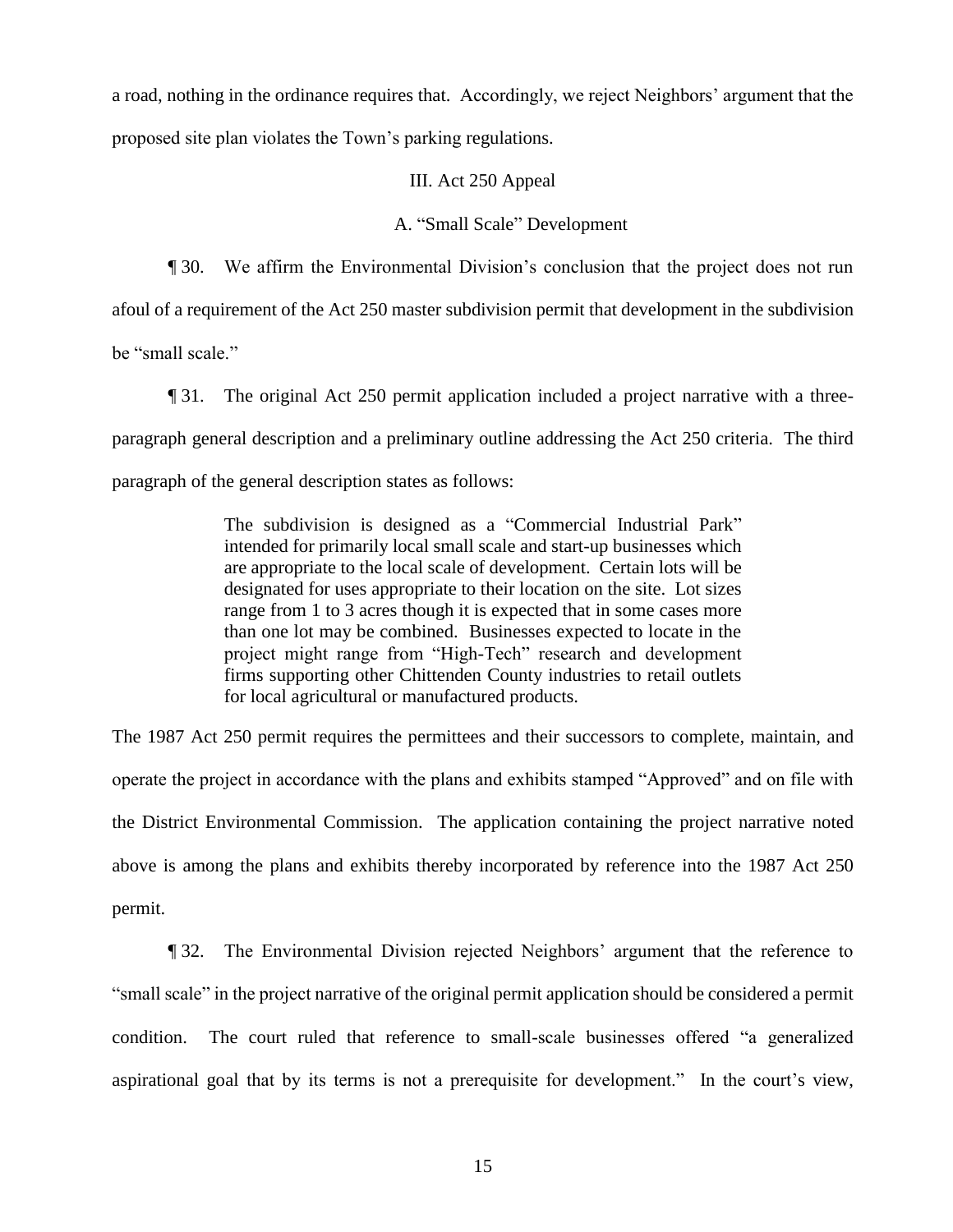although "the goal that the subdivision should primarily be comprised of small-scale local businesses may be commendable, it does not provide an express permit condition."

¶ 33. On appeal, Neighbors argue that the statement in the approved project narrative indicating that the subdivision would be comprised primarily of small-scale businesses is an enforceable permit condition that was expressly incorporated by reference into the 1987 Act 250 permit.

¶ 34. We conclude that, even assuming the general project description in the approved project narrative may be an enforceable part of the permit condition, the project does not run afoul of a specific and enforceable requirement that all projects in the subdivision be "small scale." We reach this conclusion for several reasons. The project narrative does not require that development within the subdivision be exclusively small-scale development. It contemplates that the subdivision will consist "primarily" of local small-scale and start-up businesses. This qualifier suggests an expectation that the project may well include some development that does not fit that description. Notably, the proposed project is situated in the lot that is by far the biggest of the subdivision, and thus the most likely site for a larger business. Similarly, the general description of the kinds of businesses expected to locate in the project indicates that they "might range" from certain kinds of high-tech research and development firms to retail outlets for local agriculture or manufactured products. The description does not purport to limit development to those particular types of businesses.

¶ 35. Finally, the approved permit nowhere defines "small scale" development. It does, however, include objective metrics regulating the number of parking spaces, gallons per day of water and wastewater, daily and peak-hour vehicle trips, and electricity usage. We infer that the District Commission relied on these more specific limitations to regulate the scale of development in the subdivision and did not intend the statement that the "Commercial Industrial Park" was "primarily" for "local small scale and start-up businesses" to be an independent qualitative restriction on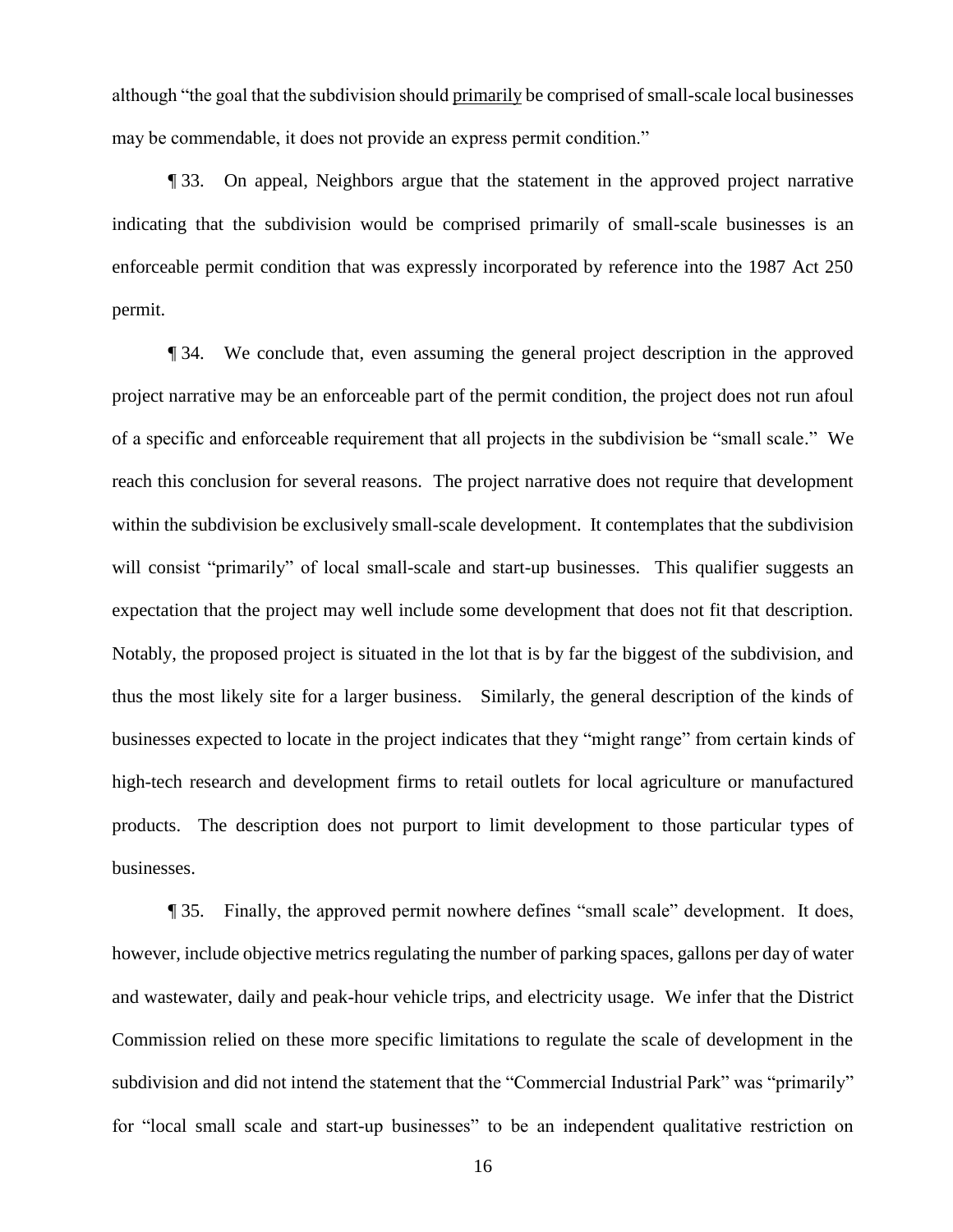development in the subdivision. See Sec'y, Vt. Agency of Nat. Res. v. Handy., 163 Vt. 476, 482, 660 A.2d 309, 312-13 (1995) (stating that Act 250 permit conditions "must be expressed with sufficient clarity to give notice of the limitations on the use of the land" (quotation omitted)).

¶ 36. Neighbors' reliance on In re Duncan, 155 Vt. 402, 584 A.2d 1140 (1990), and In re Denio, 158 Vt. 230, 608 A.2d 1166 (1992), is misplaced. In Duncan, the neighbors appealing a zoning permit for a homeless shelter argued, in relevant part, that the trial court's order was not sufficiently specific to establish operating rules for the shelter. The trial court's order generally described the proposal and approved the application pursuant to the plans and specifications admitted into evidence. This Court understood the trial court's order to mean that it was approving the project as proposed by the applicant and concluded that the order was "sufficiently specific to ascertain what has been approved." Duncan, 155 Vt. at 410, 584 A.2d at 1145. In Denio, the applicants challenged a permit condition requiring them "to complete the project consistent with the Board's findings and conclusions and the approved plans and exhibits," arguing that the condition "create[d] an unreasonable restriction on their title because of the inability to easily follow the findings, conclusions and plans and because they are vague." 158 Vt. at 241, 608 A.2d at 1172. We rejected that argument, noting that permits, including their conditions, must be recorded in land records, and that "[p]ersons coming upon this permit will know that they have to also look at the findings, conclusions and plans." Id. These cases do not undermine our conclusion that the term "small scale," in the broader context of this subdivision project narrative, did not constitute an independent limitation on development in the subdivision.

#### B. Public's Use and Enjoyment of Canal Path

¶ 37. We affirm the Environmental Division's conclusion that the proposed project did not materially jeopardize or interfere with the public's use or enjoyment of the path that runs along the canal near the Mechanicsville Road side of Lot 15, in violation of Act 250 Criterion 9(K).

 $\P$  38. In relevant part, Criterion  $9(K)$  provides that: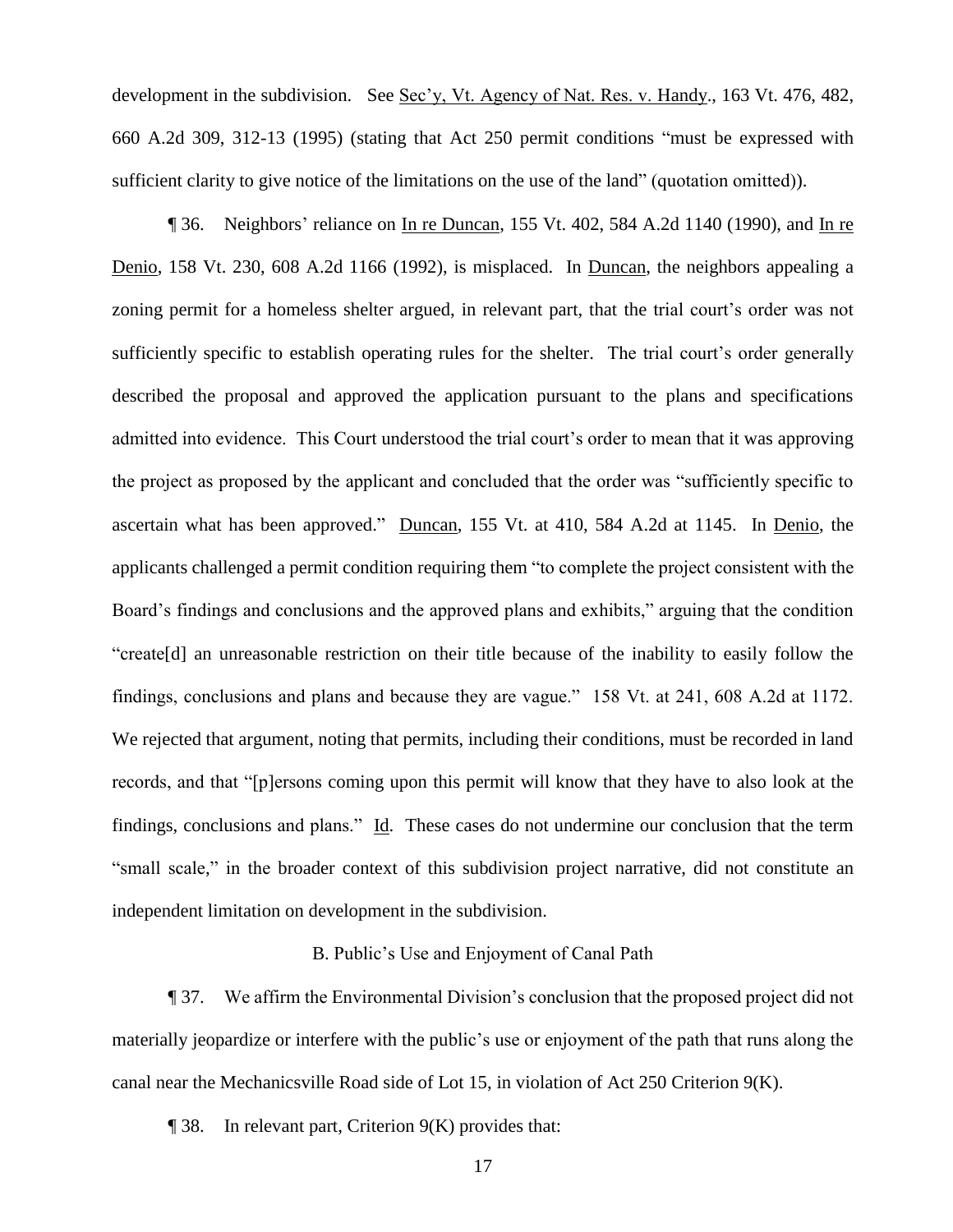A permit will be granted for the development or subdivision of lands adjacent to governmental and public utility facilities, services, and lands, . . . when it is demonstrated that, in addition to all other applicable criteria, the development or subdivision will not unnecessarily or unreasonably endanger the public or quasi-public investment in the facility, service, or lands, or materially jeopardize or interfere with the function, efficiency, or safety of, or the public's use or enjoyment of or access to the facility, service, or lands.

## 10 V.S.A. § 6086(a)(9)(K).

¶ 39. In the 1990s, the Town of Hinesburg received over \$100,000 in federal and state funds for the Hinesburg Streetscape Project to improve sidewalk infrastructure, to construct a paved walkway along the canal, and to install a footbridge near the southwestern corner of Lot 15. The canal path was built on an easement within the subdivision. Neighbors argued before the Environmental Division that the proposed project would unnecessarily or unreasonably endanger the public investment in the canal path and would materially jeopardize or interfere with the function, safety, and the public's use and enjoyment of the path and associated facilities.

¶ 40. The trial court concluded that the project would not increase the cost of maintaining the path or interfere with public access to the path. It also rejected Neighbors' assertion that the project would materially interfere with the public's use and enjoyment of the path because users of the path would see the side of a store building and a parking lot instead of an undeveloped field. The court recognized that the view from the canal path might be less scenic after the development of Lot 15, but noted that Lot 15 is one lot within a commercial development established before the canal path was built and that, although pedestrians on the path currently view an open field on Lot 15, there are multiple commercial buildings immediately beyond the open field. The court rejected Neighbors' argument on the grounds that the canal path is located in a commercial setting and was constructed "with the full understanding that commercial development would likely occur in the immediate vicinity" of the path and that the proposed project calls for substantial landscaping and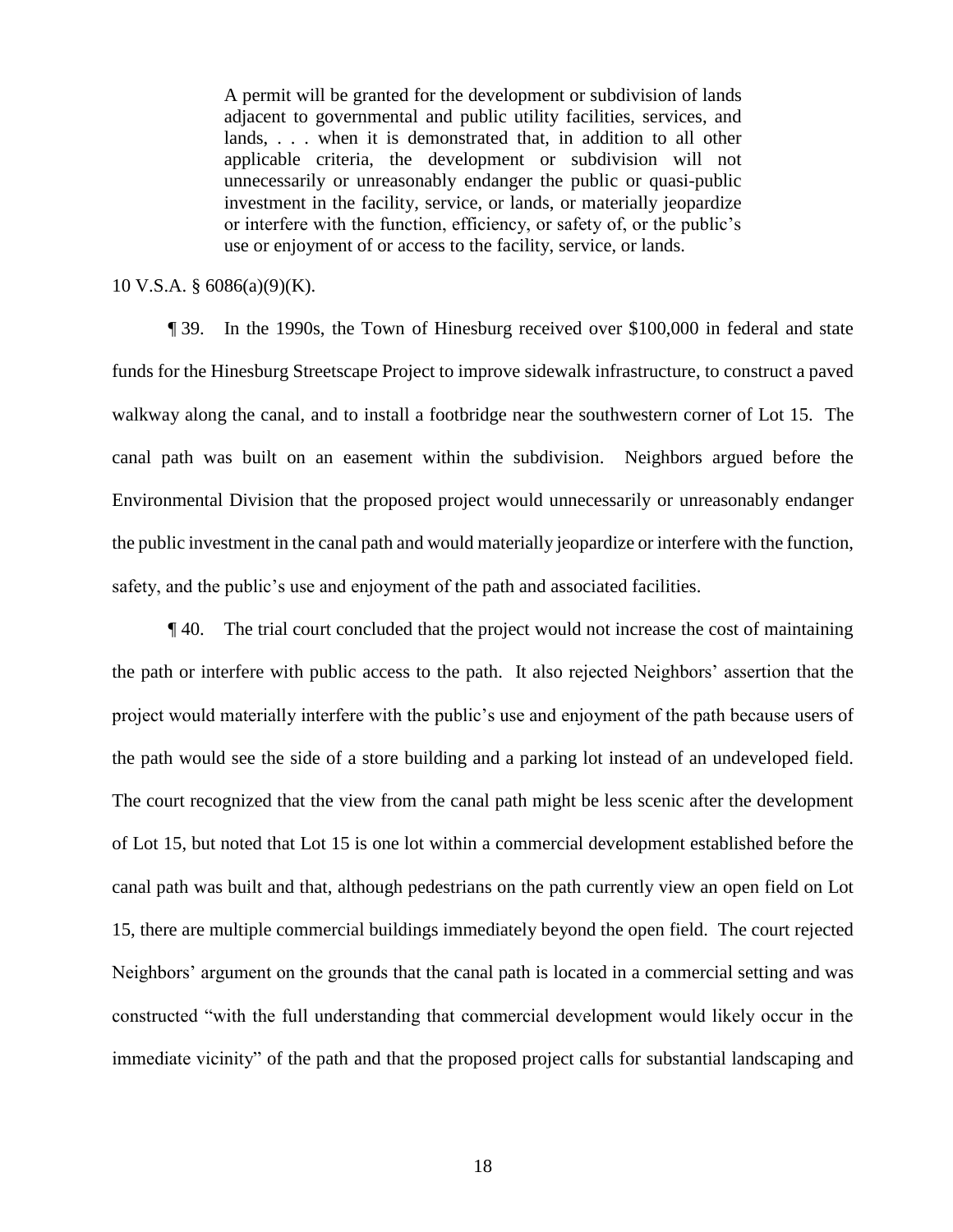screening along the path as well as a nonstandard building designed by a local architecture firm to be compatible with its surroundings.

¶ 41. In a motion to alter or amend the judgment, Neighbors argued, among other things, that the court had erroneously considered the foreseeability of a commercial development on Lot 15 in determining whether the proposed project materially interfered with the public's use and enjoyment of the canal path. In response, the court agreed that Criterion 9(K) could be violated in instances where future development was possible, but concluded that, in considering whether a development materially interfered with the use and enjoyment of a public facility, it could not ignore that development on Lot 15 was predictable at the time of the public investment in the path.

 $\P$ 42. On appeal, Neighbors argue that the trial court misapplied Criterion  $9(K)$  by considering the foreseeability of commercial development on Lot 15 and that, in any event, the court erred in concluding that a commercial development of the scale and intrusiveness of the proposed project was foreseeable to public officials who developed the canal path. Regarding the first part of this argument, Neighbors acknowledge that the foreseeability of the development on Lot 15 was only part of the court's rationale in rejecting their Criterion 9(K) argument, but they contend that, as a matter of law, foreseeability is not part of the analysis under Criterion  $9(K)$  and that we cannot determine how the court would have ruled had it not relied upon this impermissible factor. According to Neighbors, the court read Criterion 9(K) as if it included the words "unforeseeably or unduly" before the word "interfere" and, as a result, did not consider whether the actual impact of the proposed project on the canal path was material and entitled to protection.

¶ 43. While we agree that foreseeability per se is not a component of the analysis under Criterion 9(K), we do not agree that the court failed to address the materiality of the alleged interference with the public's use and enjoyment of the path. The distinction in this case is subtle. The gist of the court's decision, when read in its entirety, is that the proposed project would not materially interfere with the public's use and enjoyment of the canal path because of the commercial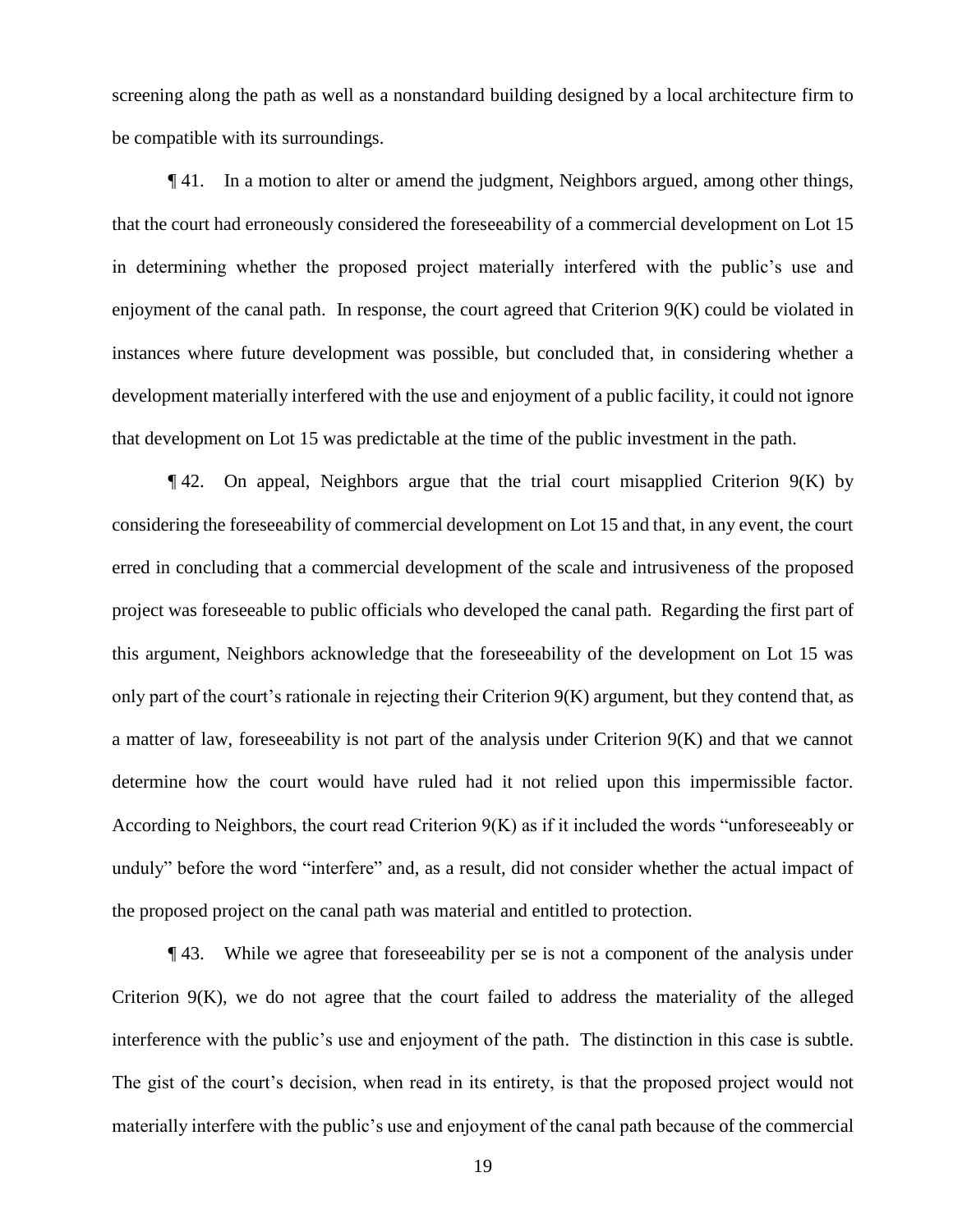setting of the path and the "substantial landscaping and screening along the path." Cf. In re McShinsky, 153 Vt. 586, 593, 572 A.2d 916, 921 (1990) (upholding Environmental Board's conclusion that applicants' proposed RV campground would interfere with public's use and enjoyment of river extensively used for various recreational pursuits). In short, in concluding that the proposed project would not materially interfere with the public's use and enjoyment of the canal path, the court considered the context of the public investment—a paved walkway on an easement along a commercial development and a former industrial canal. The court did not err in doing so.

¶ 44. Nor do we find persuasive Neighbors' contention that, even assuming the Environmental Division could properly consider the foreseeability of the development, the scale and intrusiveness of the proposed project was not foreseeable. As noted above, the foreseeability of the scope of the particular proposed project is not the legally determinative factor. Nonetheless, the location of the canal path near the fringes of a "Commercial Industrial Park" with existing and planned commercial development is a significant fact for consideration in the analysis. In determining whether the proposed project would materially interfere with the use and enjoyment of the canal path, the court assessed the current and proposed views from the canal path, noting in particular that Hannaford had proposed to spend substantial sums for landscaping and screening, including significant amounts directed specifically at the canal path, and had hired a local architecture firm to design a nonstandard building that would be compatible with its surroundings. These findings and conclusions support the court's decision regarding Criterion 9(K).

#### C. Grass Stormwater Swale

¶ 45. We agree with Neighbors that the Environmental Division failed to address the evidence and make findings on whether the proposed stormwater grass swale would function properly, and instead relied upon assumptions and subsequent enforcement to satisfy Act 250 water quality criteria.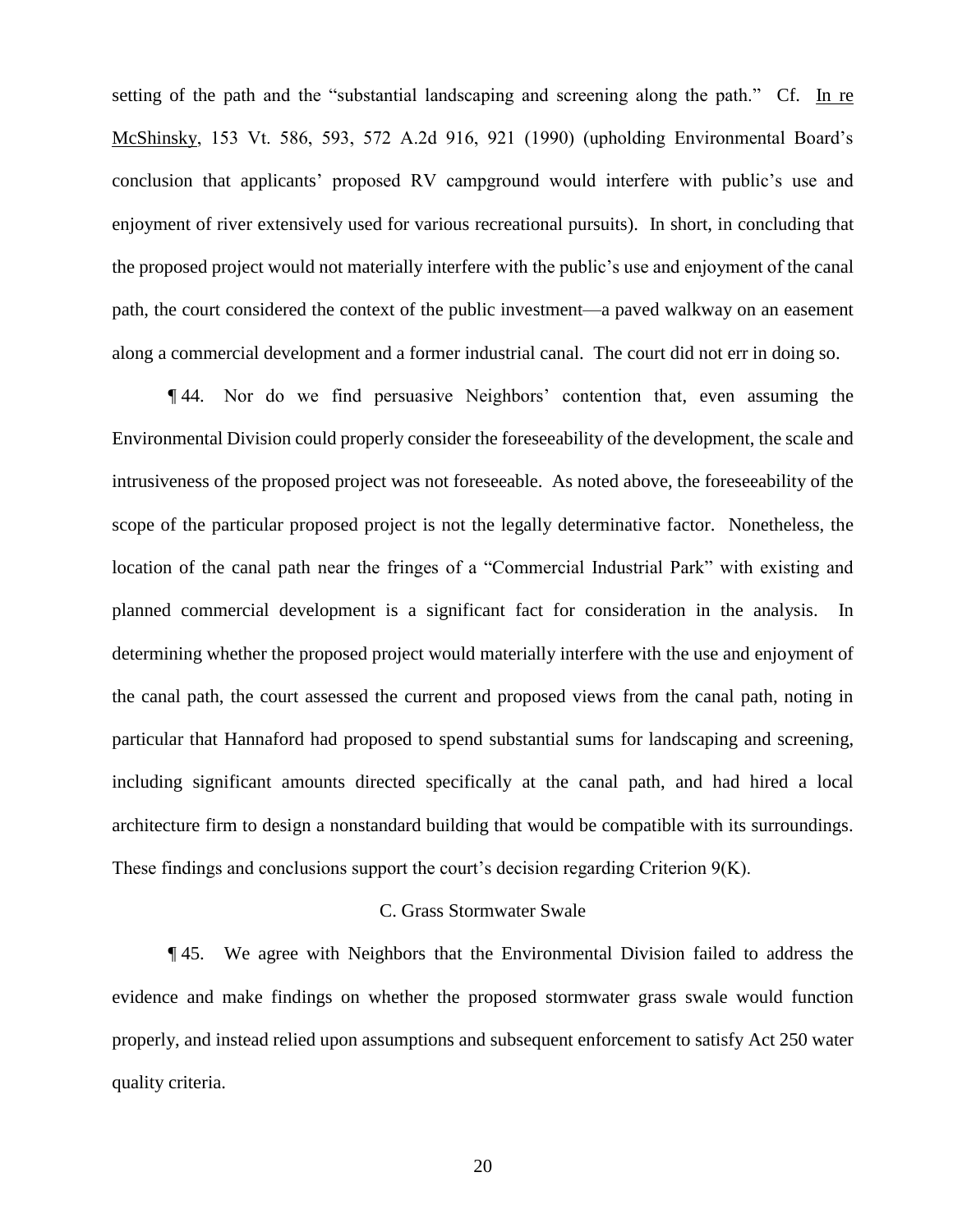¶ 46. The proposed project includes a stormwater management system designed to accommodate stormwater runoff from the 2.88 acres of impervious surface that would result from the project. The system is designed to collect stormwater through a series of catch basins and convey the water for on-site treatment and detention, with eventual discharge into a nearby brook through a detention pond and outlet structure located between Lots 2 and 3 of the subdivision. During the proceedings before the Environmental Division, Hannaford modified its stormwater design by relocating its proposed grass stormwater swale entirely within Lot 15, running in an east-west direction. Because the relocated swale had not been approved by the Agency of Natural Resources (ANR), there was no presumption of compliance with Act 250.

¶ 47. The purpose of the swale is to treat stormwater and provide for groundwater recharge, in part, by detaining water for an expected period of time. At a December 1, 2015 hearing, Hannaford's expert, a civil engineer, testified that "we've designed a system that we think meets the rules" and, more specifically, that the east-west grass stormwater swale was designed "to meet the water quality and the recharge requirements of the rules." The expert explained that the 210-footlong grass swale would have an eight-foot-wide dipped bottom to handle storm events as required by the ANR rules. The expert acknowledged that Hannaford would have to demonstrate that the swale would be able to handle the water flow coming from its property and other properties as indicated in its design.

¶ 48. On the same hearing date, Neighbors' expert, also a civil engineer, summarized his prefiled testimony by opining that the relocated grass stormwater swale was "unlikely to function as planned" because it was located in an area that was regularly inundated with water. The expert stated that each time he had visited the site he noticed tall grass and cattails growing in saturated ground and that just the previous day the area was ponded up to six inches deep. He "fully expect[ed] the channel to be saturated after construction, and instead of being a groundwater discharge feature, in addition to a water quality treatment feature, it will likely take in groundwater" such that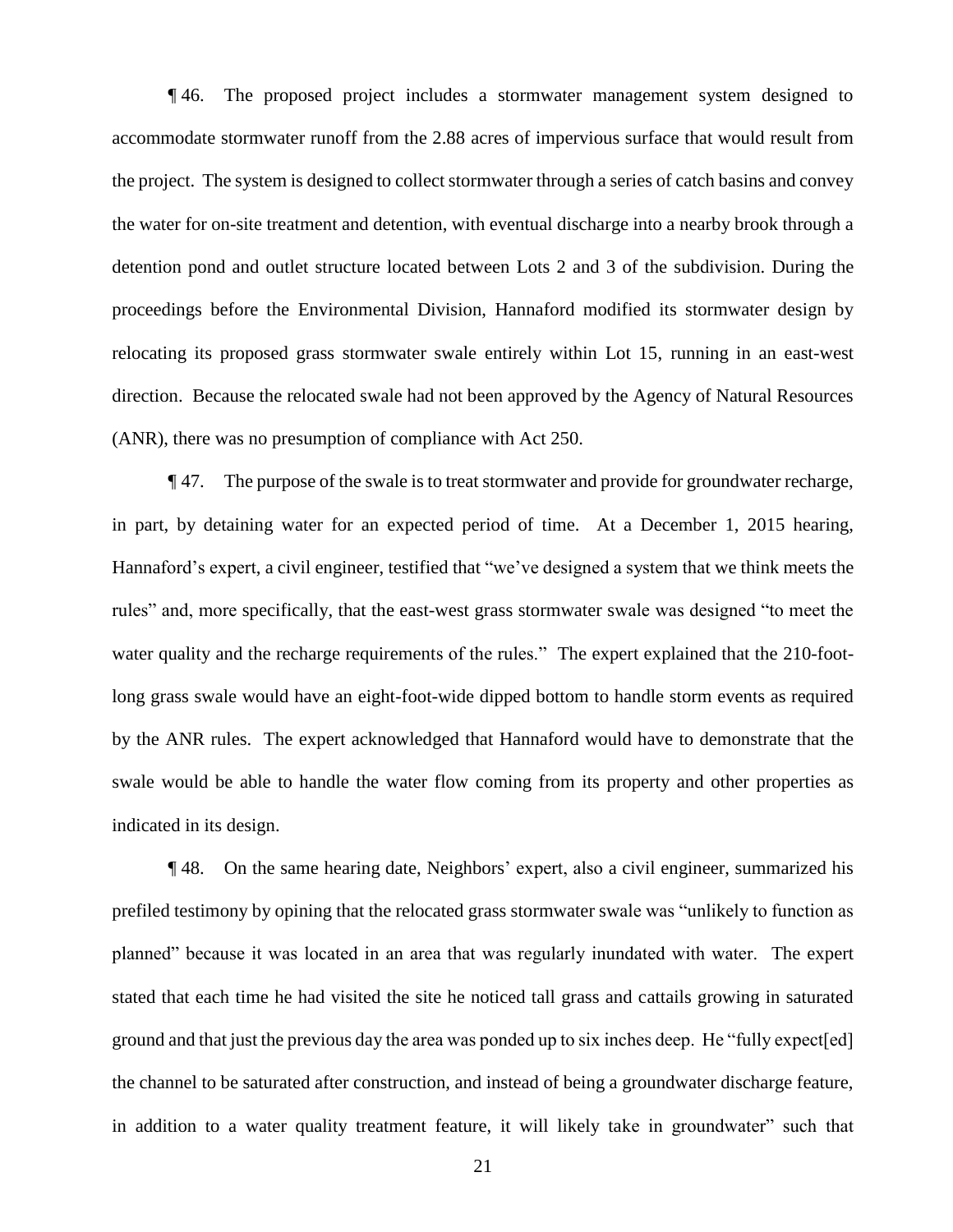"groundwater will infiltrate into the channel, rather than exfiltrate out of the channel." Consequently, the expert explained, the channel would be a perennially wet breeding ground for mosquitoes and occupied by wetland plants that would not permit it to meet the functional requirements of a grass channel for purposes of water quality treatment. Hannaford's expert did not respond to this testimony.

¶ 49. In considering whether the proposed project met Act 250 water quality standards as set forth in Criterion 1 of 10 V.S.A. § 6086(a), the trial court stated that the east-west stormwater swale was "designed according to ANR's specifications and functional requirements" and that Neighbors' arguments were insufficient to establish that the swale would not function as proposed. Addressing Neighbors' claim that stagnant water would always be present in the grass swale, the court stated that Hannaford "propose[d] to construct a grass treatment swale according to ANR's standards," and "[a]s proposed, the swale will not have standing water and will pose no risk to human health." The court stated further that "[i]f, post-development, the grass swale does not function properly, [Hannaford] will be obligated to remedy the issue." In response to Neighbors' argument in their motion to amend that they presented uncontradicted evidence that the east-west grass stormwater swale would not function properly, the court stated that it had made a "credibility determination between two or more opposing expert opinions" and that its approval was based on Hannaford's "evidence and representations, and, therefore, to comply with its permit, [Hannaford] must install and operate a grass swale that conforms to the evidence presented."

¶ 50. On appeal, Neighbors argue that the trial court failed to evaluate their expert's uncontradicted testimony that the proposed grass stormwater swale would not function as claimed. According to Neighbors, the court's approval of the system was not based on findings and conclusions as to whether the system will actually function as claimed; rather, the court relied upon unsupported assumptions that were undermined by uncontradicted expert testimony and inappropriately deferred to future enforcement procedures for compliance.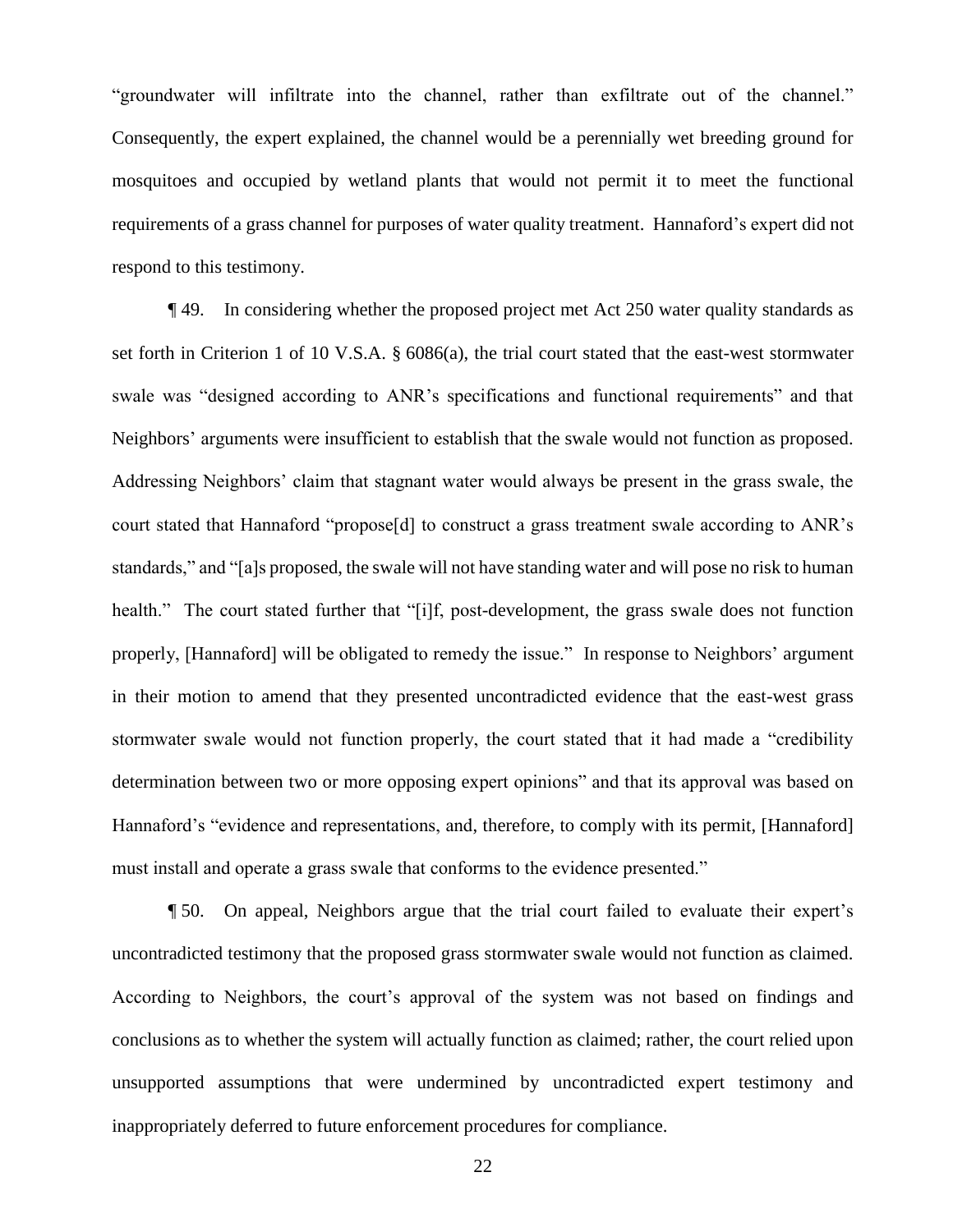¶ 51. We agree. The Environmental Division may rely upon modeling in determining the likelihood of a system meeting Act 250 criteria. Moreover, it has "broad discretion to assess the credibility of the witnesses and the persuasive value of the evidence." In re Costco Stormwater Discharge Permit, 2016 VT 86,  $\P$  14,  $\P$  Vt.  $\P$ , 151 A.3d 320. But these principles are not controlling in this case. Hannaford had the burden of proving compliance with Criterion 1. 10 V.S.A. § 6088(a). To that end, Hannaford's expert testified simply that the relocated stormwater swale was designed to meet the applicable ANR standards—a conclusory assertion that acknowledged the governing standards. The expert did not testify that the system would likely work as designed. Nor did he address the uncontradicted testimony of Neighbors' expert that the swale would not function as designed and thus would not meet those standards for very specific reasons the area was perennially wet, saturated with water, and populated by wetlands plants that would not hold water as designed. The trial court made no findings or conclusions regarding the uncontradicted testimony of Neighbor's expert, but instead summarily stated that, "[a]s proposed," the swale would not have standing water and thus would comply with the applicable standards, and, if it did not, Hannaford would be obligated to remedy the situation in enforcement proceedings. The finding that the swale would not have any standing water was not supported by any testimony.

¶ 52. In short, in the face of specific unchallenged evidence that the system would not work as intended, the court relied upon Hannaford's conclusory representations that the system was designed according to governing standards, without making any findings or conclusions regarding the contrary evidence, and without any testimony addressing the likely effectiveness of the system. That was error. The court was required to "make affirmative findings under all ten statutory criteria before issuing a permit." In re Treetop Dev. Co., 2016 VT 20, ¶ 11, 201 Vt. 532, 143 A.3d 1086; see In re SP Land Co., 2011 VT 104, ¶ 25, 190 Vt. 418, 35 A.3d 1007 (stating that Act 250 rules "mandate[] that a permit may issue only when positive findings of fact and conclusions of law have been made under all criteria" before issuing permit). And the court's findings must be supported by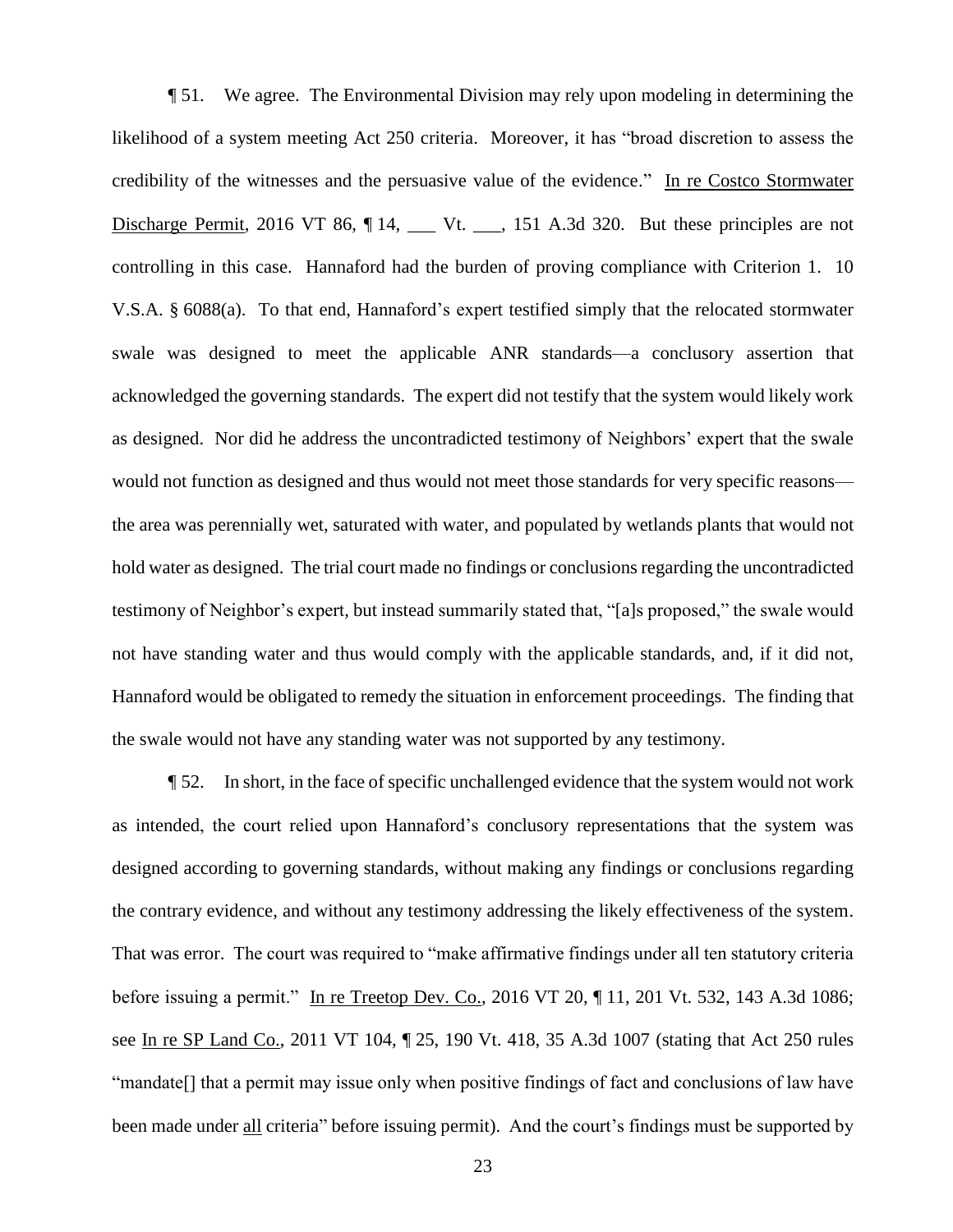competent evidence. See Trombly Plumbing & Heating v. Quinn, 2011 VT 70, ¶ 10, 190 Vt. 552, 25 A.3d 565 (mem.) ("The trial court's findings will stand if there is reasonable and credible evidence to support them."). In light of the uncontradicted evidence presented by Neighbor's expert, the court was obligated to make findings and conclusions on the functionality of the proposed relocated swale and not rely solely on Hannaford's expectation that the swale would meet the applicable standards and on an inference that it would actually work.

¶ 53. In the absence of evidence that the proposed swale would likely work as intended, the court's reliance on enforcement proceedings to assure the functionality of the swale would shift to those proceedings questions that should be addressed at the permitting stage. That would significantly impact Neighbors' rights. Although interested parties may participate in enforcement proceedings, they have no right "to initiate such proceedings or raise additional violations." Treetop, 2016 VT 20, ¶ 13 n.4; see 10 V.S.A. § 6027(g) (assigning to NRB discretion to initiate enforcement on matters related to land use permits). Thus, the trial court's reliance on enforcement proceedings, in the absence of evidence supporting the trial court's finding that the swale would likely work, deprives Neighbors of their only certain opportunity to present evidence demonstrating that the system would not function as designed because of the particularities of its location.

¶ 54. Accordingly, the matter must be remanded for the trial court to make findings and conclusions on the functionality of the swale in its proposed location, assuming that Hannaford does not submit a revised stormwater design. The court may take additional evidence on this question.

#### D. Cross-Appeals—Traffic Issues

¶ 55. The traffic issues on appeal relate to two proposed conditions—one ordered by the trial court and one declined by the trial court—designed to mitigate traffic congestion and safety issues arising from the project. Criterion 5 of Act 250 requires that a development "not cause unreasonable congestion or unsafe conditions with respect to use of the highways." 10 V.S.A. § 6086(a)(5). An Act 250 permit may not be denied solely for reasons set forth in § 6086(a)(5), but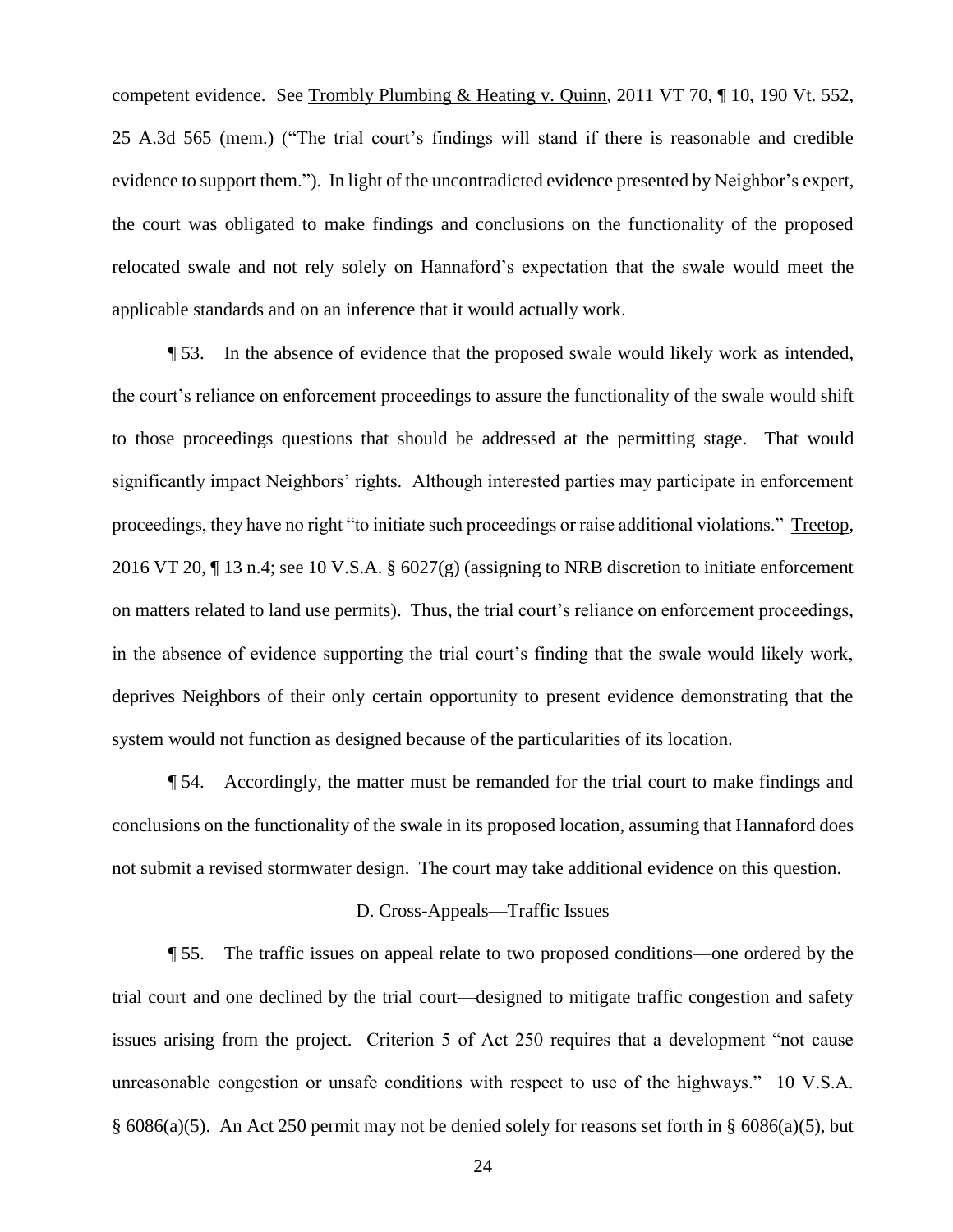"reasonable conditions" may be imposed "to alleviate the burdens created." Id. § 6087(b). The party opposing the applicant has the ultimate burden of persuasion with respect to Criterion 5, id. § 6088(b), but the applicant has the initial burden of production regarding that criterion, see Champlain Parkway, 2015 VT 105, ¶ 15.

¶ 56. When a proposed development will exacerbate already unreasonable congestion or unsafe conditions, courts must decide on a case-by-case basis whether to impose mitigating conditions and which conditions to impose. Compare In re Pilgrim P'ship, 153 Vt. 594, 595-98, 572 A.2d 909, 910-11 (1990) (noting that Criterion 5 "does not require that proposed development be the principal cause or original source of traffic problems" and upholding Environmental Board's determination that development did not meet Criterion 5 based on evidence that project would result in five-percent increase in traffic in area that was already "unreasonably congested and unsafe") with Costco Stormwater Discharge Permit, 2016 VT 86, ¶¶ 16-17 (affirming trial court's determination that near-term mitigation measures were sufficient to mitigate project's contribution to existing congestion where project would increase traffic at already congested intersection).

¶ 57. In this case, there was no dispute that the project would exacerbate existing congestion. Based on testimony from Hannaford's own expert, the trial court found that the project would generate 386 end trips per hour during the weekday evening commute hour, which is the peak hour. The trial court found that even without these added trips from the project, several areas near and along Route 116 currently see significant traffic congestion and delays and several high crash locations (HCLs) have been identified within the project impact area, including three between the area just north of the Commerce Street intersection and the Charlotte Road intersection.<sup>6</sup> The Vermont Agency of Transportation (VTrans) measures traffic congestion and traffic delays at hightraffic times through a level-of-service (LOS) rating system that assigns grades from A to F, with F

<sup>&</sup>lt;sup>6</sup> An HCL indicates five or more accidents over a five-year period within a 0.3-mile stretch of road.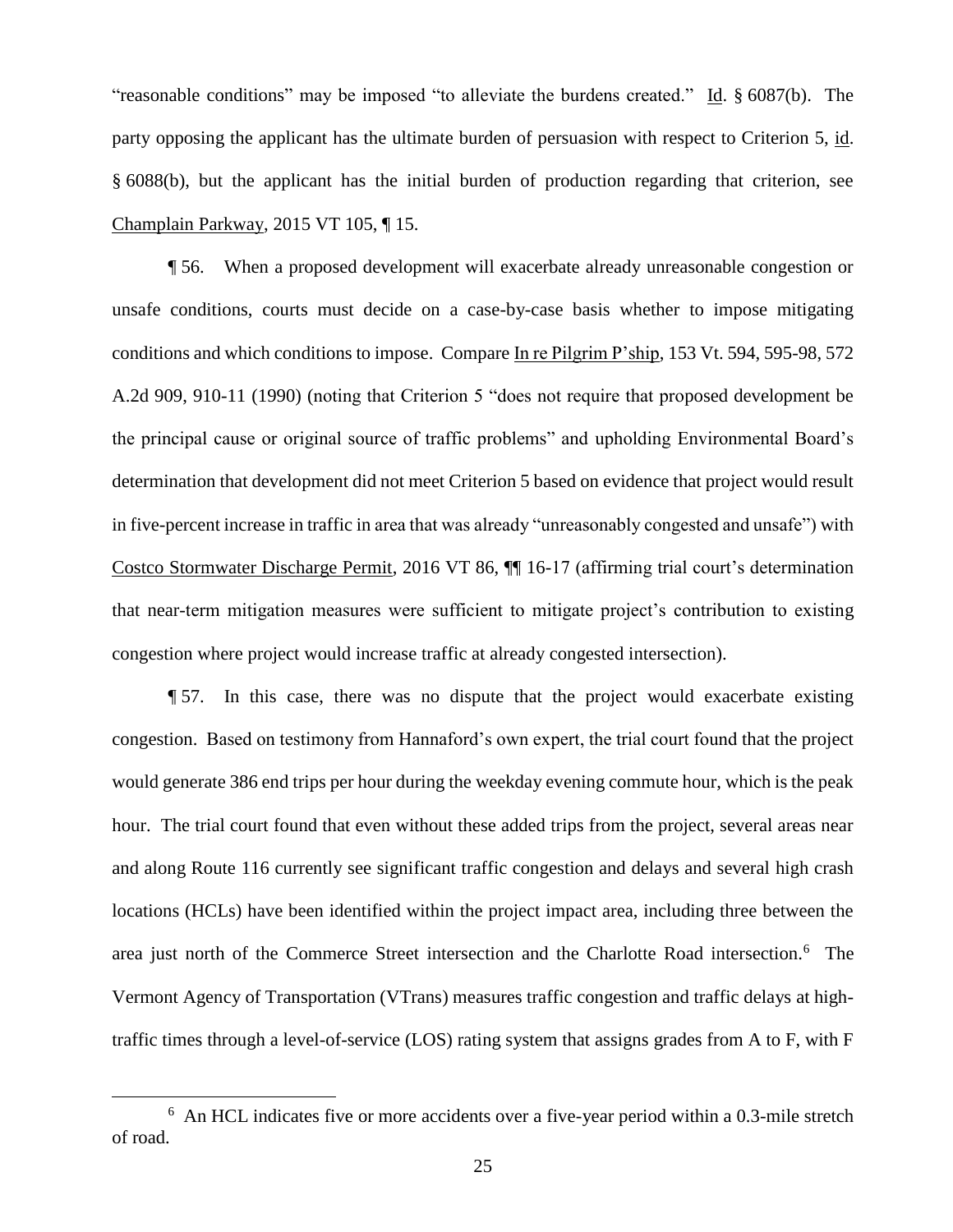being the worst. The trial court found that even without the project, the Route 116/Mechanicsville Road intersection and the Route 116/Charlotte Road intersection, south of Mechanicsville Road, are LOS F. The court concluded that with many of these intersections already experiencing congestion and safety concerns without the project, the addition of 386 peak-hour trips in the early evening would "certainly exacerbate existing conditions." On appeal, nobody challenges this conclusion.

¶ 58. At issue in this appeal are the necessity and reasonableness of two proposed conditions: one requiring the installation of a traffic light at the intersection of Route 116 and Mechanicsville Road, and one calling for a post-approval traffic study of the southbound left-turn lane on Route 116 at the Commerce Street intersection.

1. Traffic Signal at Route 116/Mechanicsville Road Intersection

¶ 59. We conclude that the record does not support the Environmental Division's requirement conditioning Hannaford's permit on the installation of a traffic signal at the intersection of Mechanicsville Road and Route 116.

¶ 60. At trial, Hannaford proposed several mitigation measures, with a focus on the Route 116/Commerce Street intersection because Commerce Street would provide primary access to the proposed project. Hannaford's proposed mitigation measures included increasing from 75 feet to 185 feet the length of the Route 116 southbound left-turn lane at Commerce Street; extending by 190 feet the westbound right-turn lane on Commerce Street; increasing the Route 116 north/south green signal time at the Route 116/Charlotte Road intersection; installing sidewalks along Commerce Street to the intersection with Route 116 and within the project area to allow pedestrian access from Mechanicsville Road and Commerce Street; and restricting the time of and entry route for truck deliveries.

¶ 61. Hannaford also offered to pay \$25,000 as its contribution to the traffic-signal mitigation at the Route 116/Mechanicsville intersection. That sum represented the percentage of the estimated cost of a signal attributable to the project's expected nine-percent increase in peak-hour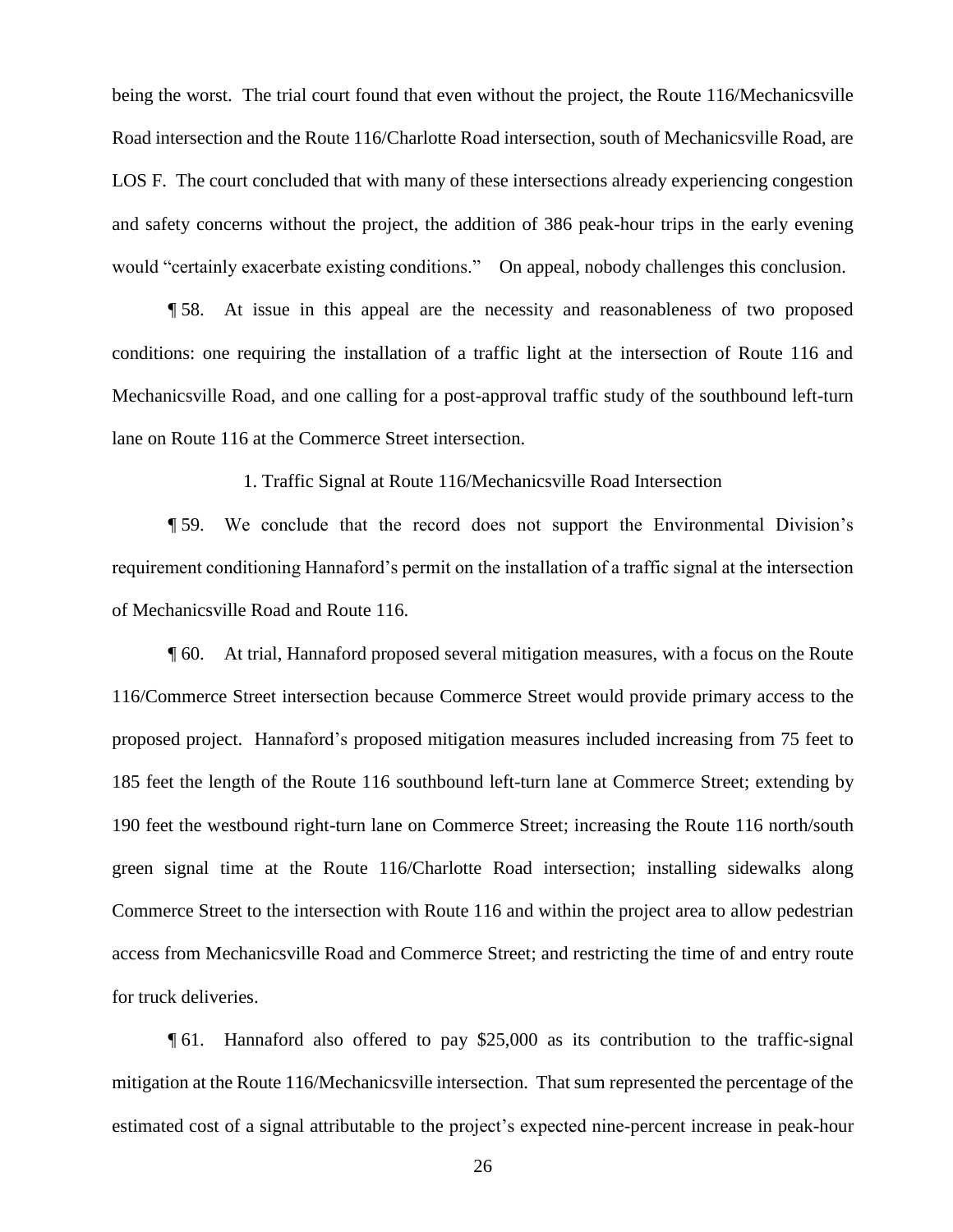traffic at the intersection. The court asked Hannaford's expert what that meant in the absence of any specific proposal to address further adverse impacts at the intersection, and the expert explained that the funds would be available should the Town or the State decide to install a signal at that intersection. When asked whether the traffic signal at that intersection was necessary, the expert observed that "the warrants for the signal at that location have been met for many, many years," but the Town and the State have not pursued installing one.

¶ 62. Neighbors' expert testified that Hannaford's proposed mitigation did not adequately address the Route 116/Mechanicsville Road intersection and that the post-build status of the intersection as an LOS F was unacceptable. The expert testified that it was incumbent upon Hannaford, as well as required in the VTrans Traffic Impact Study Guidelines, to study and propose the mitigation needed to remedy an LOS of F that would result from the project, including studying the costs to implement the mitigation measures. The expert testified that Hannaford had not done this. He opined, "A potential mitigation will consist of signalizing the Mechanicsville Road intersection and coordinating it with the Commerce St. and Charlotte Road intersections," and indicated that the signal would need to be operational when Hannaford opens. Asked whether there was any downside to including a traffic light at that intersection, the expert said he could not think of any.

¶ 63. In its decision, the court found all of the mitigation measures proposed by Hannaford to be necessary but not sufficient for Act 250 approval. With respect to the Route 116/Mechanicsville Road intersection, the trial court concluded that although the proposed project was not the sole cause of traffic issues at the intersection, "a traffic signal is necessary before the Project is operational to prevent further degradation of unacceptable traffic conditions." In addition to addressing the added traffic congestion associated with the project, the court concluded that the mitigation measures, including installation of a traffic light at the Route 116/Mechanicsville Road intersection, would satisfy the safety concerns in Criterion 5. Specifically, the court stated that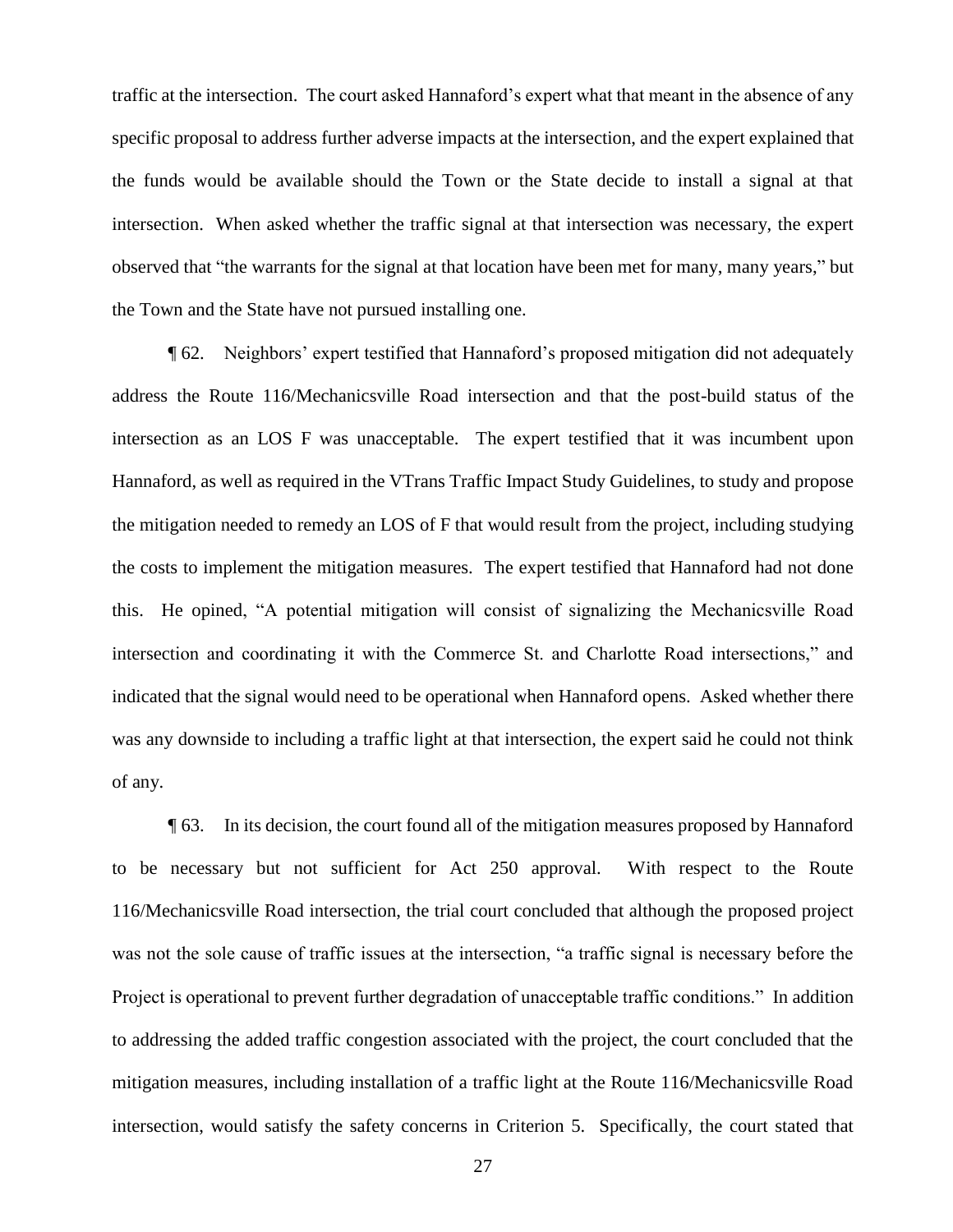installing a signal at the intersection "and coordinating it with the signals to the north and south will achieve a smoother and more consistent flow of traffic" and "coordinating the traffic lights will improve congestion and reduce the need and opportunity for risky behavior often accompanying long delays and frustrated drivers."

¶ 64. With respect to the payment for the required traffic signal, the court noted recent legislation empowering an Act 250 District Commission or VTrans (and therefore the Environmental Division when considering an appeal) to assess a transportation impact fee to fund capital improvements necessary to mitigate transportation impacts of proposed developments. See 10 V.S.A. §§ 6101-6111.<sup>7</sup> The court noted that neither VTrans nor the NRB had enacted rules implementing this statute and that the parties did not address the legislation at trial. Accordingly, the court ordered generally that Hannaford pay its proportional share of this mitigating measure, but left it to the parties to work through the financing details.

¶ 65. Various parties filed motions to alter or amend the judgment concerning the traffic issues. The Town asked the court to recognize that VTrans controls whether changes to Route 116 are made and to require Hannaford to pay the full cost of any mitigation measures at the Route 116/Mechanicsville Road intersection. Neighbors also requested that Hannaford be required to bear the full cost of the required traffic signal. For its part, Hannaford asked the court to confirm that it need only escrow its proportional share of the cost of any required signal at the intersection and to

<sup>&</sup>lt;sup>7</sup> This legislation, enacted pursuant to 2013, No. 145 (Adj. Sess.), § 2, authorizes the assessment of a proportional transportation impact fee on proposed developments subject to Act 250. The purpose of the legislation "is to provide a mechanism to allocate the costs to mitigate the impacts of land use projects to the transportation system in a manner that is equitable and that supports the planning goals of 24 V.S.A. § 4302." 10 V.S.A. § 6101. Among other things, § 4302 encourages economic growth in locally designated growth areas, 24 V.S.A. § 4302(c)(1)(B). In its findings accompanying the statute, the Legislature indicated that the mechanism provided is intended to be an alternative to the "last-one-in" approach that tended to require applicants to bear the entire burden of installing mitigation measures benefiting not only the proposed project but also existing and future projects. 2013, No. 145 (Adj. Sess.), § 1(b)(1). Whether this 2013 legislation, with an effective date of July 1, 2014, applies to the March 2013 permit application at issue in this case was and is disputed.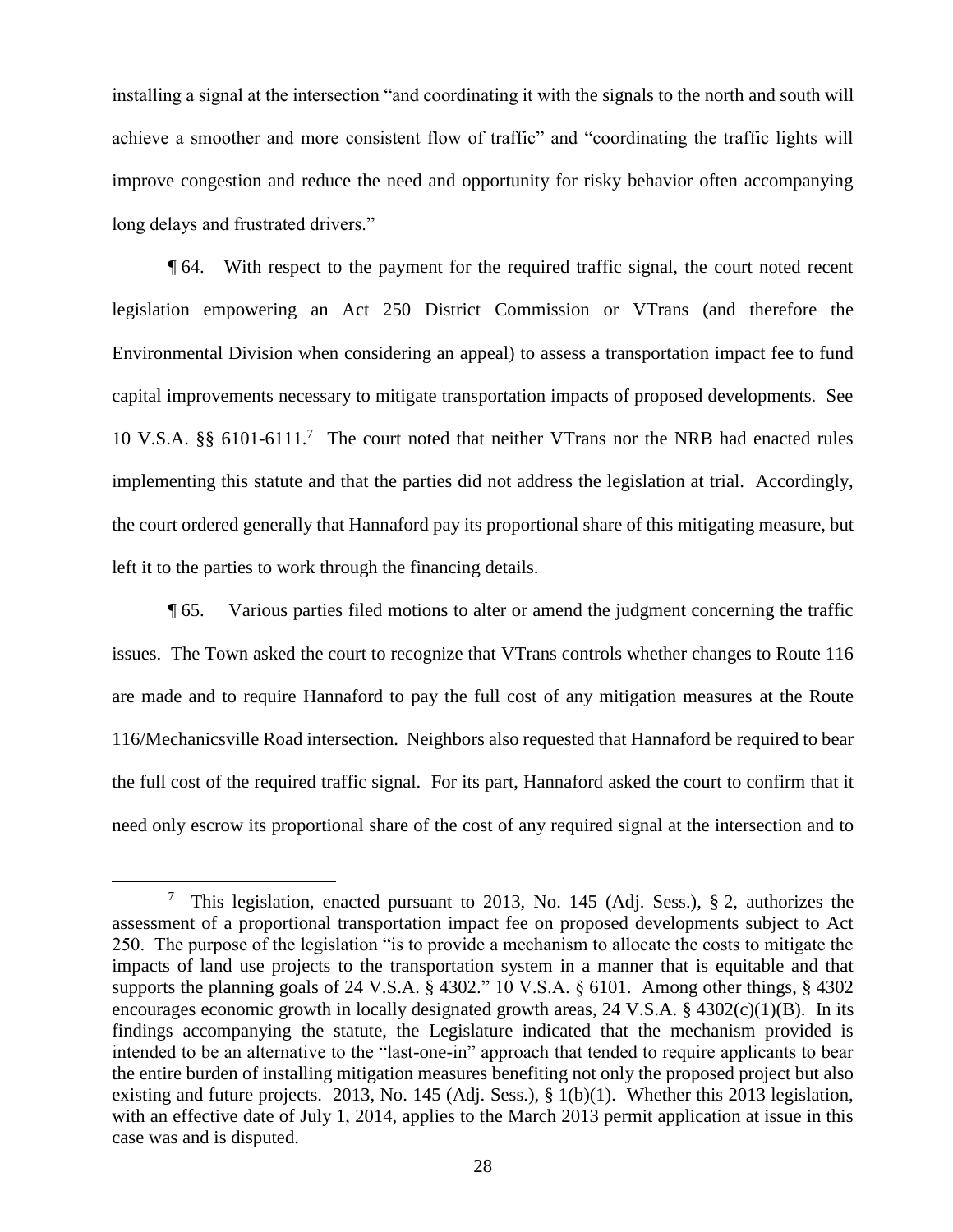allow the project to go forward if the Town and VTrans decided not to install a signal at the intersection. In the course of the briefing on these issues, the Town noted that its "enthusiasm for a traffic signal at the Mechanicville Road intersection is questionable" and that the Town "suspects that other parties are similarly unenthused." The NRB was more explicit, asserting that VTrans had informed the NRB that it had no projects in its capital program for the intersection in question and would not participate financially in any upgrades required by the Court.

¶ 66. In response to those motions, the trial court noted "uncontradicted evidence that the Mechanicsville Road and Route 116 intersection experiences significant delays and congestion and that the additional traffic from the Project will exacerbate those unacceptable conditions." The court concluded that because a traffic signal was the only proposed mitigation for addressing the conditions at that intersection, the "signal must be installed and coordinated before the Project may be completed." The court expressed frustration that the only proposed mitigation for the Route 116/Mechanicsville Road intersection offered at trial was a traffic light, yet no party could point to evidence in the record that the Town and VTrans would not support a traffic signal. The court declined to alter its decision.

¶ 67. Hannaford argues in its cross-appeal to this Court that the trial court exceeded its authority by purporting to require the Town and VTrans to install and fund a traffic signal at the Route 116/Mechanicsville Road intersection even though neither governmental entity had agreed to such a signal. In Hannaford's view, considering that neither the Town nor VTrans has any plans for a signal at the intersection despite the intersection's LOS F rating, the condition requiring the installation of a signal before the proposed project becomes operational amounts to a "functional veto" of the project, in violation of 10 V.S.A. § 6087(b). Hannaford requests that this Court modify the trial court's traffic-signal condition to require Hannaford to escrow \$25,000 before commencing construction, with the escrowed funds being available for five years after the project begins operation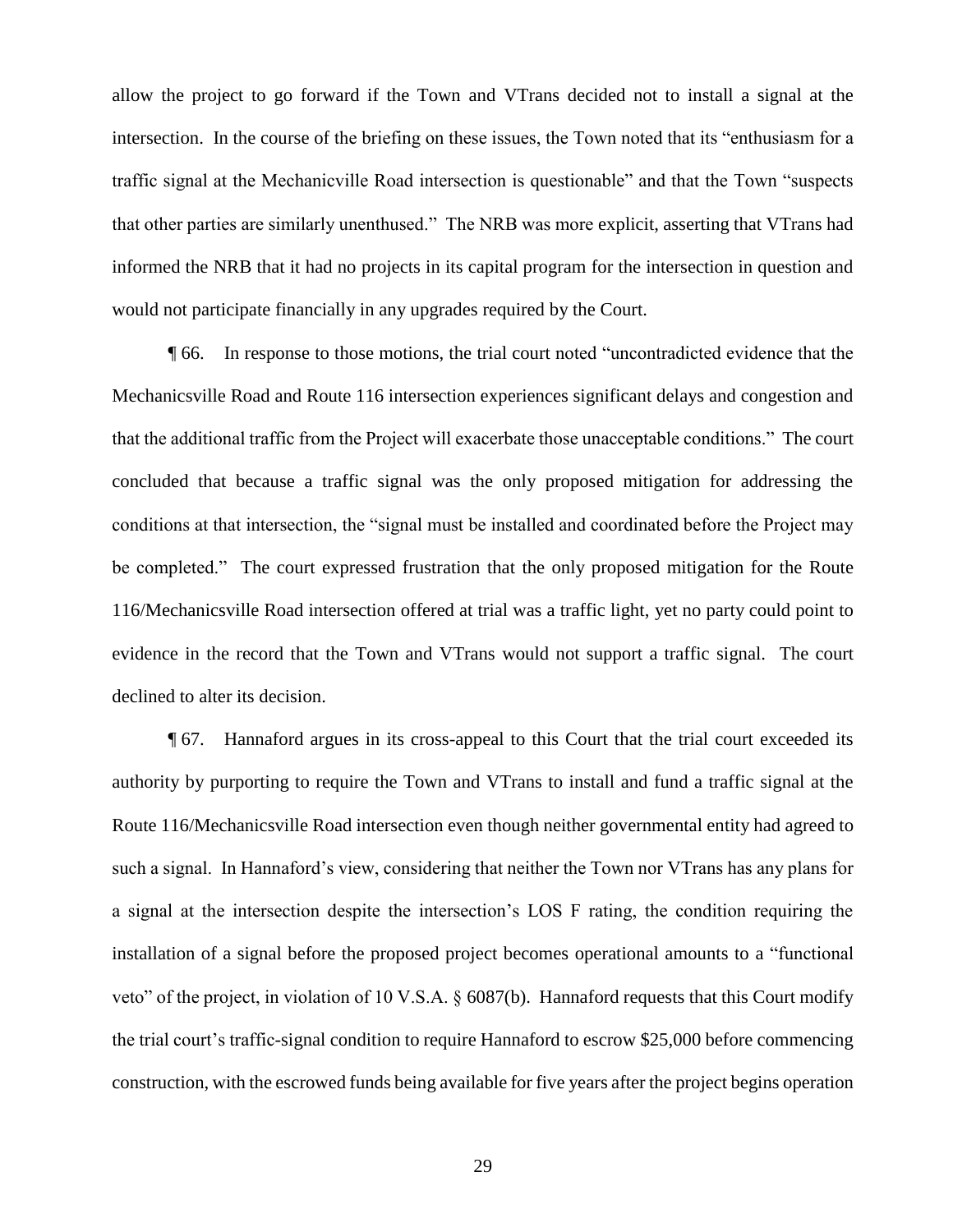to contribute to the cost of any required traffic congestion improvements at the Route 116/Mechanicsville intersection.

¶ 68. The Town joins Hannaford in opposing the trial court's condition that a traffic signal be installed at the Route 116/Mechanicsville intersection before the proposed project becomes operational, stating that it "lacks enthusiasm" for a signal at the intersection. Like Hannaford, the Town argues that the condition effectively denies the project based on Criterion 5, in violation of 10 V.S.A. § 6087(b), because neither Hannaford nor the Town can install a traffic signal without the participation of VTrans, which is statutorily authorized to "[e]rect and maintain appropriate traffic control devices on state highways," 19 V.S.A. § 10(7), but was not a party in the Environmental Division proceeding. The Town notes that, under VTrans' Traffic Impact Study Guidelines, if "installation of signals is proposed, a signal warrant analysis should be performed," and "[i]f a signal is warranted, an assessment of the need for and design of pedestrian phases should be included." Vermont Agency of Transportation, Traffic Impact Study Guidelines at 23 (Oct. 2008), available at http://vtrans.vermont.gov/sites/aot/files/planning/documents/trafficresearch/VTransTISguidelines Oct2008.pdf (Dec. 8, 2016) [https://perma.cc/S57A-E6EA]. The guidelines further state that "if a traffic signal is found to be warranted at any intersection analyzed, . . . and the developer proposes to install a traffic signal, then [VTrans] strongly recommends that a roundabout also be analyzed for installation at the same locations." Id. at 24; see 2002, No. 141 (Adj. Sess.), § 37 (finding that roundabouts have proven to be cost-efficient way of dealing with dangerous intersections and directing VTrans "to carefully examine and pursue the opportunities for construction of roundabouts at intersections determined to pose safety hazards for motorists"). Accordingly, the Town maintains that the traffic-signal condition should be struck and that Hannaford should be required to perform a signal warrant analysis and to consider alternative measures to mitigate the project's impact on traffic at the intersection. In the alternative, the Town proposes that the matter could be remanded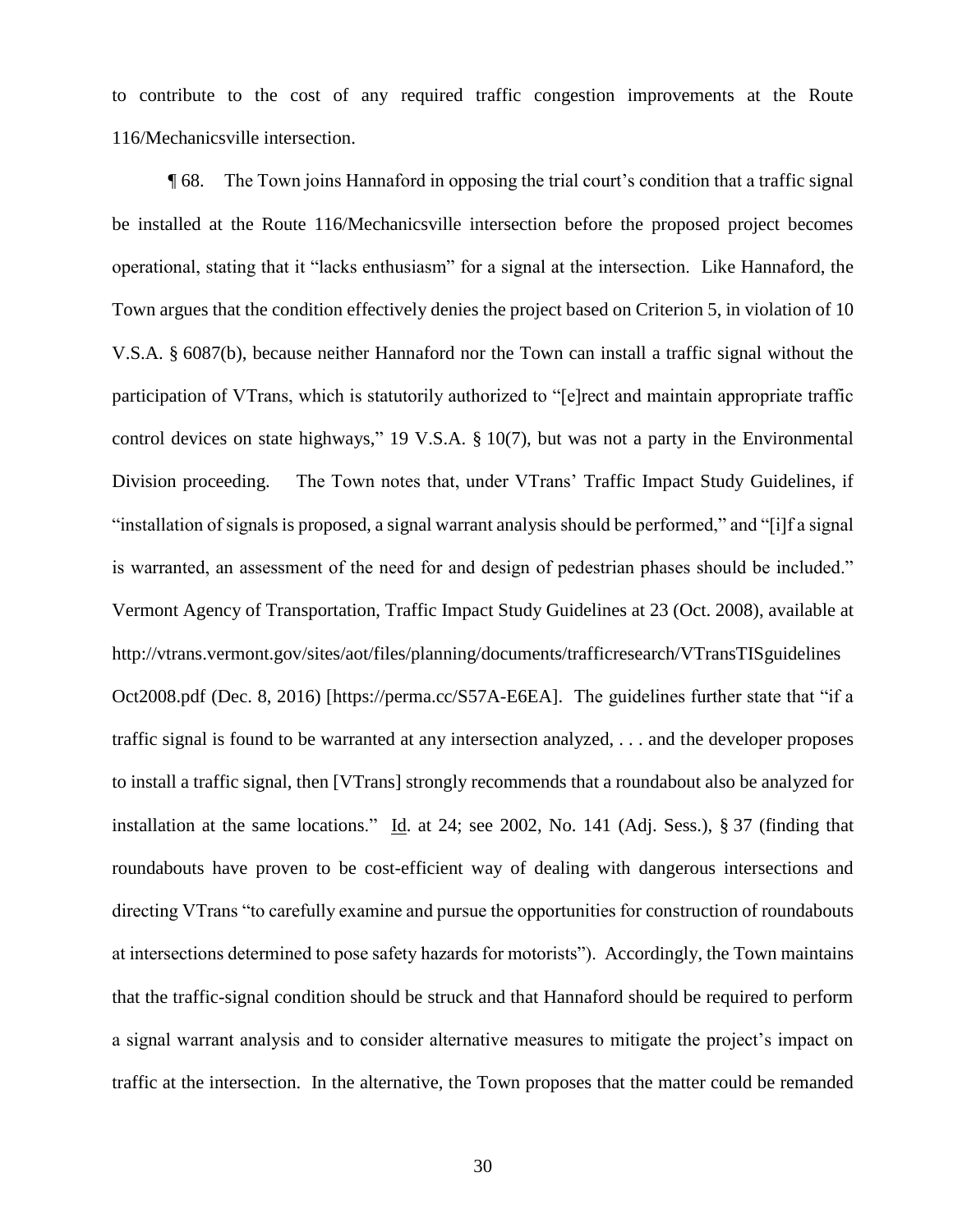to the District Commission, where VTrans was a party, with instructions that a signal warrant analysis for the intersection be performed.

¶ 69. Both Neighbors and the NRB urge this Court to uphold the trial court's condition requiring installation of the traffic signal before the project becomes operational. Neighbors argue that Hannaford failed to preserve in the proceedings below its objection to a condition requiring installation of a traffic signal at the Route 116/Mechanicsville intersection, that the condition is supported by the record, and that any difficulty in implementing the condition is not a basis for striking it. The NRB argues that Hannaford failed to preserve its "functional veto" argument and that, even if the argument was preserved, the court acted well within its authority in imposing the condition because it is reasonable and supported by the evidence. The NRB agrees with Hannaford and the Town that the trial court cannot order the Town or VTrans to pay for any portion of the traffic signal, regardless of whether they are a party, and thus argues that there is no basis to remand the matter to make VTrans a party before the Environmental Division. According to the NRB, as long as Hannaford offers to pay the entire costs of the traffic signal up front, there is no reason to believe that either the Town or VTrans would prevent Hannaford from satisfying the traffic-signal condition.

¶ 70. We conclude that the court's condition requiring the installation of a traffic signal at the Route 116/Mechanicsville Road intersection is not supported by the evidence. We reach this conclusion for two main reasons, operating in concert: the testimony of Neighbors' expert does not support the traffic light requirement, and Neighbors did not offer sufficient evidence that the condition was reasonable in the sense that it was likely to be attainable. If it is not, then the condition would operate as an insurmountable obstacle to the project, in violation of the Legislature's direction that Act 250 permits not be denied on the basis of Criterion 5. 10 V.S.A. § 6087(b).<sup>8</sup>

<sup>&</sup>lt;sup>8</sup> We are not persuaded by Neighbors' argument that Hannaford failed to preserve this point below. We do not rest our decision on the claim that the condition at issue constituted a functional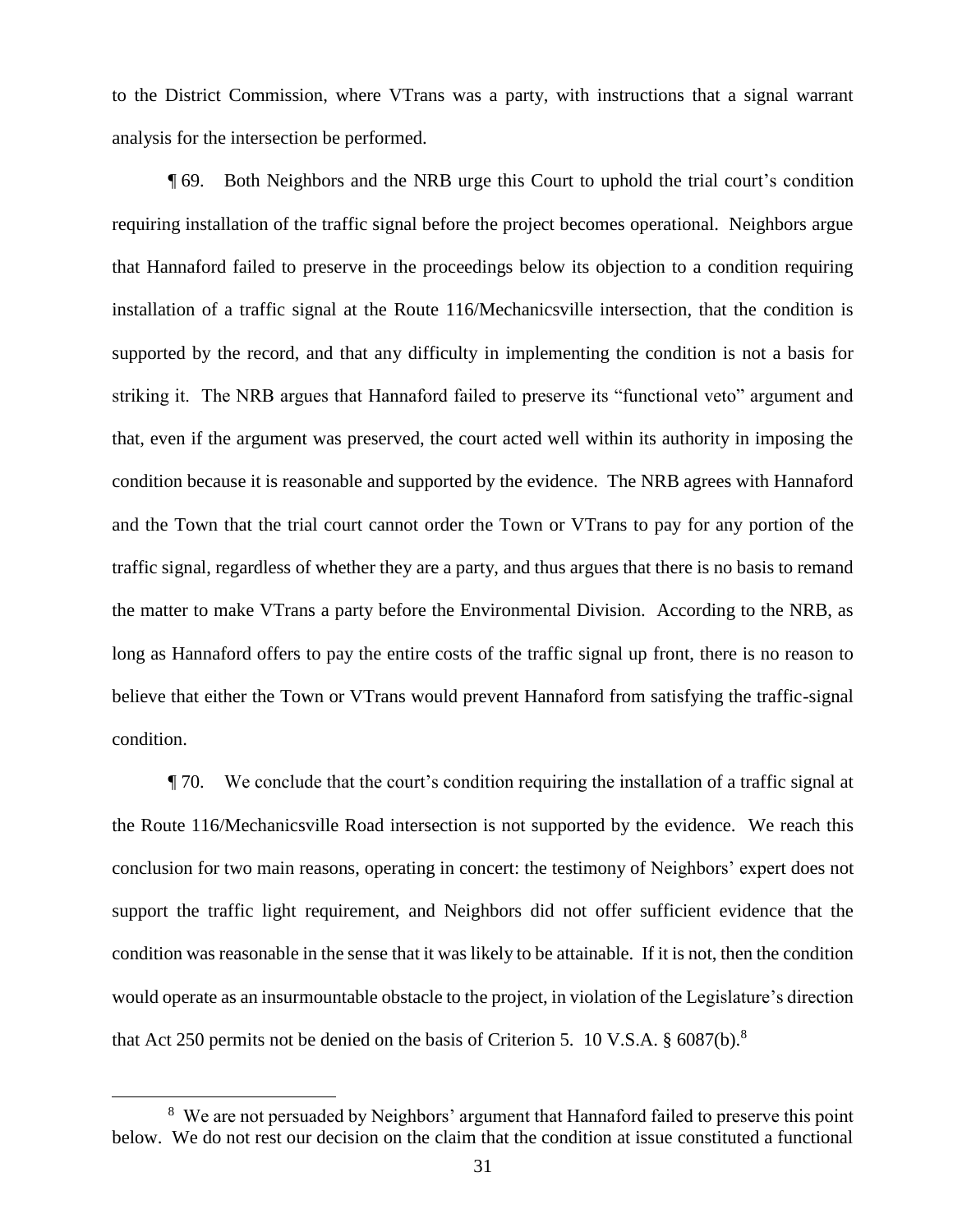¶ 71. First, Neighbors' expert did not purport to have conducted the necessary analysis to support the requirement of a signal at the Route 116/Mechanicsville Road intersection. In his prefiled direct testimony, Neighbors' expert opined that Hannaford had to do something to address the unacceptable delays the project would exacerbate at the Route 116/Mechanicsville Road intersection. He emphasized that the congestion at the intersection would be unacceptable, and stated:

> [I]n my opinion it is incumbent upon [Hannaford], as well as required in the VTrans Traffic Study Guidelines, to propose and study the mitigation needed to remedy a LOS of F that would result from the applicant's project, including study of the costs to implement the mitigation measures. [Hannaford] has not done this.

The expert identified signalizing the intersection as "a potential mitigation" and opined that the signal would need to be operational when Hannaford opens in order to mitigate the unacceptable congestion the project would cause. His live testimony at the hearing focused largely on his critique of Hannaford's traffic expert's estimate of the increased traffic the project would generate. He did opine at one point that a signal at the Mechanicsville Road intersection was "an appropriate solution." But when asked directly whether, under current conditions, a traffic light was warranted, Neighbors' expert said, "I did not do a traffic light analysis at that location." He proceeded to explain why he thought a traffic light would improve traffic flow, and that he believed the additional traffic from the project would warrant a signal, coordinated with the other signals on Route 116. He did not, however, offer any specific design or specifications, testify that he had analyzed the feasibility of coordinating the proposed light with the other lights in the corridor to achieve the predicted results, point to a signal warrant analysis supporting the installation of a light, identify any analysis

veto of the project; for the reasons set forth below, we conclude that there is insufficient evidence in the record to support or disprove Hannaford's suggestion that it will not be able to comply with the traffic light requirement due to VTrans's and the Town's opposition.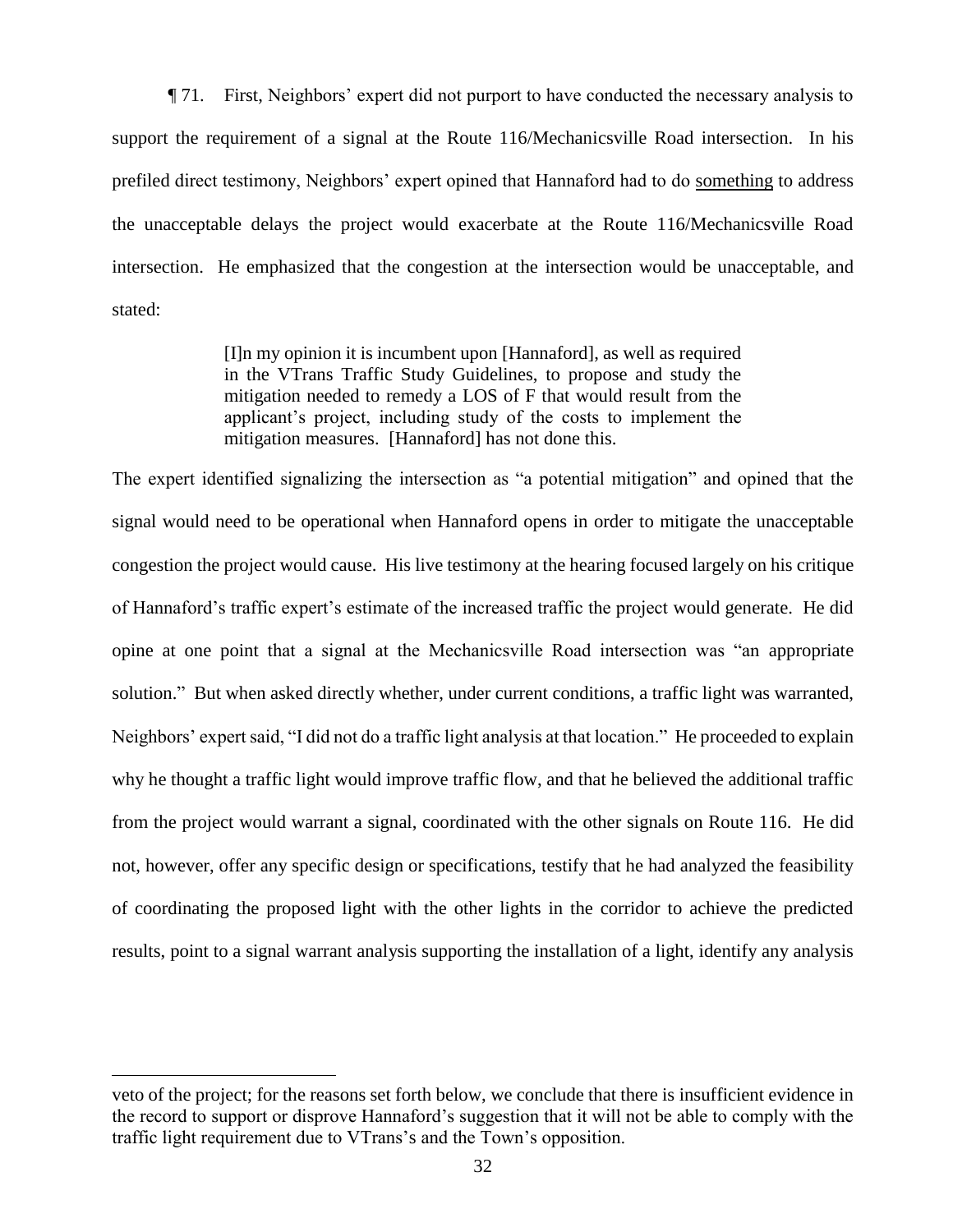of alternatives such as a roundabout, or provide a quantitative assessment of the impact of a light in mitigating the congestion at the intersection and associated safety issues.

¶ 72. We do not understand Neighbors' expert to have offered a specific traffic signal proposal based on appropriate traffic light analysis and a consideration of the effectiveness and desirability of other alternatives. The trial court understandably took up the traffic light suggestion because, general as it was, it was the only mitigation specifically directed at the Route 116/Mechanicsville Road intersection that was offered by any party, and the court rightly concluded that the project would exacerbate already unacceptable congestion at that intersection. But we understand the expert testimony to support only the more modest assertions that: (1) in the face of the unacceptable congestion exacerbated by the project, Hannaford was required to propose and study the mitigation needed to remedy the congestion—in essence, to conduct a signal warrant analysis as described in the VTrans guidelines; and (2) a traffic signal is a potential mitigation measure at the intersection.

¶ 73. Second, Neighbors did not meet their burden of demonstrating that the traffic light condition was reasonable, in the sense that it was attainable. A traffic light at the intersection might be a great idea, but if VTrans (a non-party to the proceedings before the Environmental Division) and the Town oppose it, and the project therefore has little chance of ever being built, it cannot be deemed a reasonable mitigating measure that is a precondition to implementation of the permit. See 10 V.S.A. § 6087(b) (providing that permit may not be denied solely on basis of Criterion 5, but authorizing "reasonable conditions and requirements" to alleviate burdens on traffic congestion and safety). In fact, as Hannaford and the Town now argue, if VTrans and the Town oppose installation of a traffic light, and it accordingly does not happen, then the permit condition requiring a traffic light would be tantamount to a denial of the permit, in violation of the provision that a permit may not be denied solely on the basis of Criterion 5. See id. Neighbors bore the burden of establishing the reasonableness of their proposed condition. See Champlain Parkway Act 250 Permit, 2015 VT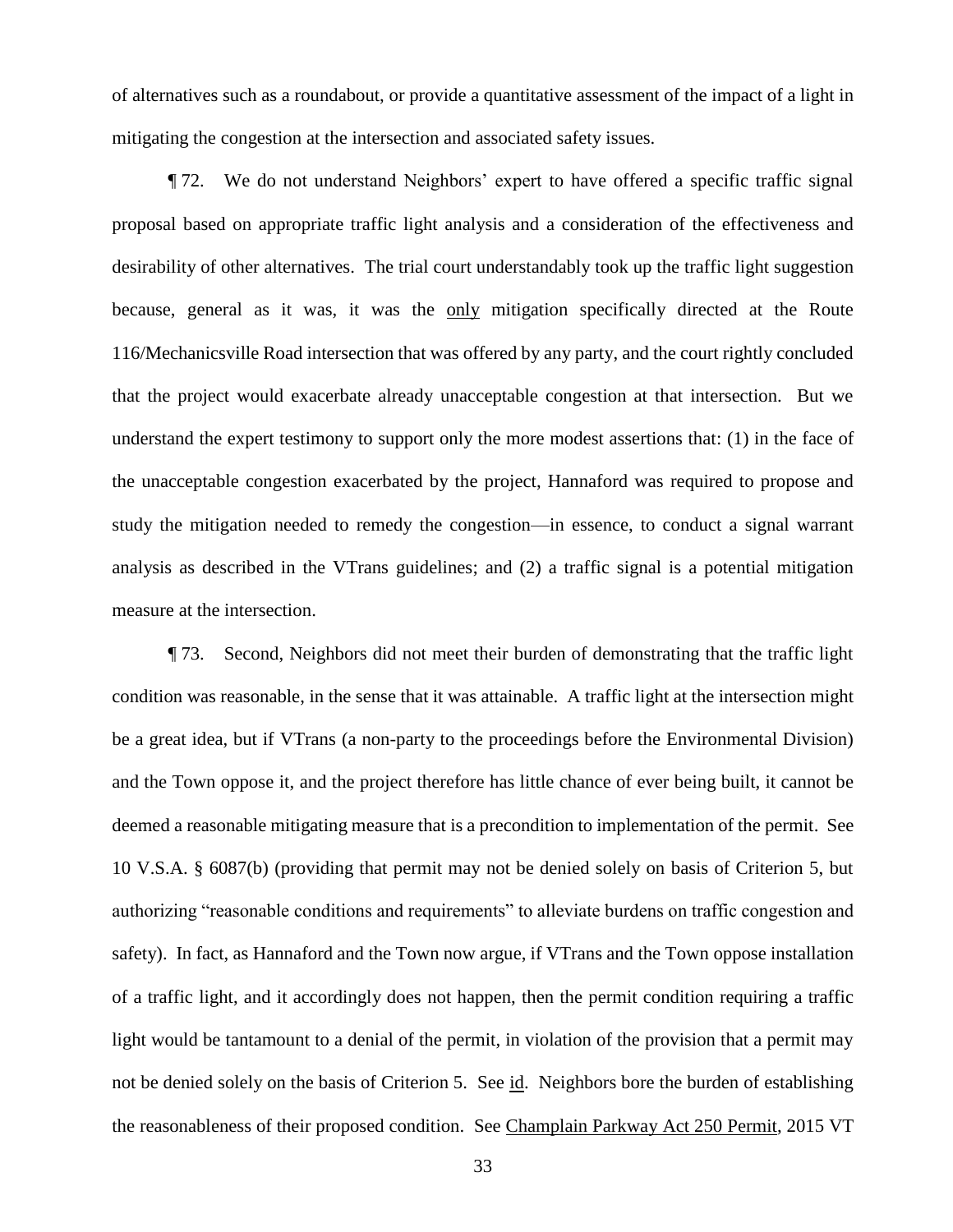105, ¶ 16 (explaining that opposing party's burden under § 6088(b) "includes the duty to demonstrate the availability of reasonable mitigating steps, including reasonable alternatives") (quotation omitted). In this case, the absence of record evidence as to the practical feasibility of the traffic light proposal in light of VTrans's and the Town's own positions on the subject operates to Neighbors' detriment.

¶ 74. We do not mean to suggest that parties proposing mitigating measures must proactively establish in every case that the relevant state agencies will support or cooperate in the implementation of their proposed conditions. But in this case, the proposed mitigating measure called for significant action by VTrans, which was not even a party or witness in the proceeding before the Environmental Division. There was no evidence that VTrans or the Town had initiated any steps toward installing a traffic signal at the intersection. Hannaford introduced into evidence a June 2014 corridor planning study prepared by an engineering consulting firm for the Chittenden County Regional Planning Commission. See 19 V.S.A. § 10i(b) (requiring VTrans to "develop transportation corridor studies as needed," identifying problems and ranking them "according to their criticality and severity"). In relevant part, the study identified priority short-, medium-, and long-term projects for the Route 116 corridor near the Hinesburg town center. The study did not include a traffic signal at the Route 116/Mechanicsville Road intersection, notwithstanding the evidence of existing unacceptable levels of congestion during peak hours. When asked by the court what would happen if the court made a signal a condition of approval but the Town continued not to want a signal at the intersection, Neighbors' expert responded, "I can't answer that question." In this case, the parties and court were on notice of the substantial possibility that VTrans would not support a traffic signal at that intersection. Insofar as Neighbors proffered the traffic light as a mitigating measure, the burden fell to Neighbors to demonstrate the feasibility of the project. They did not meet that burden in this case.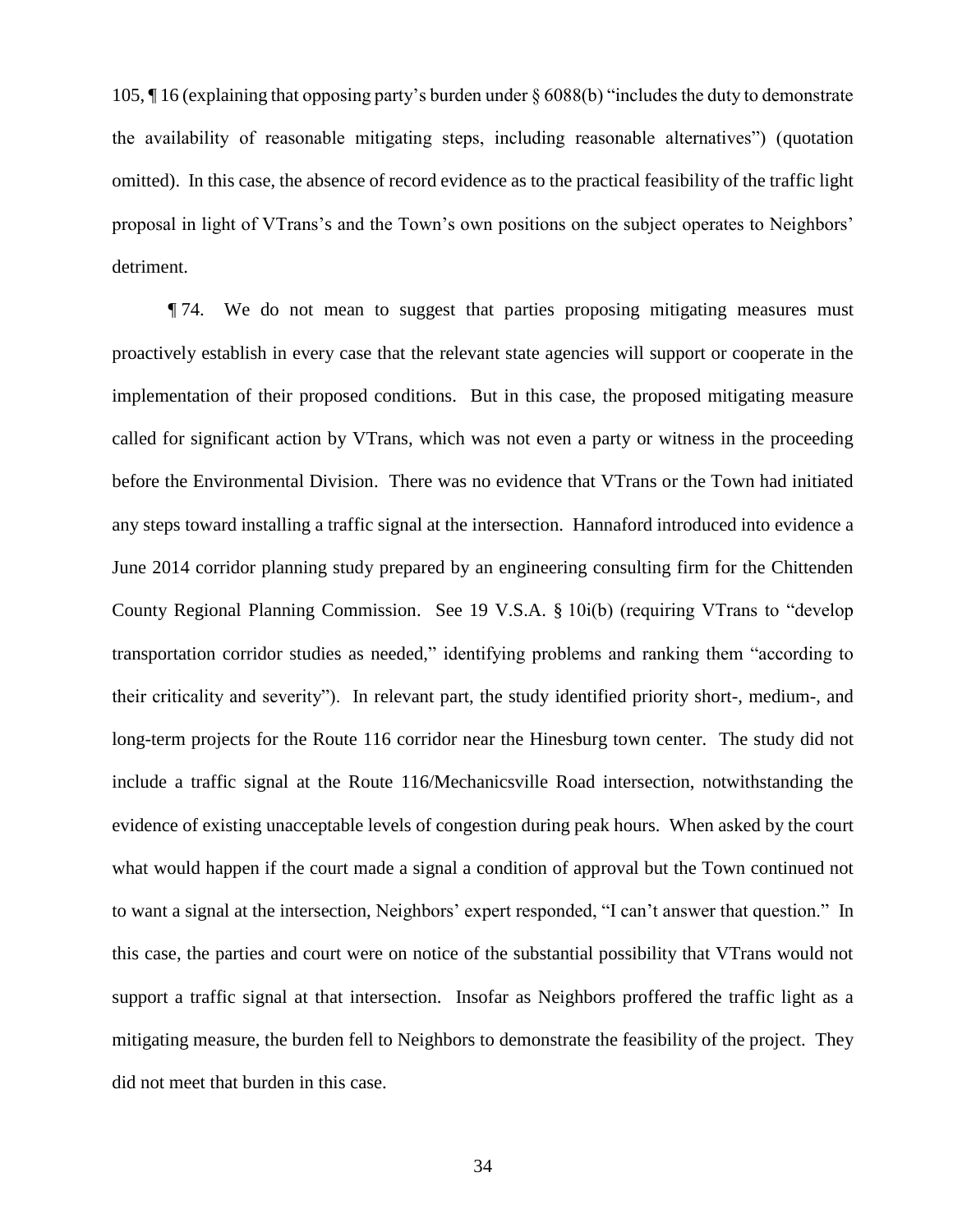¶ 75. For the above reasons, we remand the matter for further proceedings concerning mitigation.<sup>9</sup> On remand, any party advocating a traffic signal at the Route 116/Mechanicsville Road intersection, or construction of a roundabout in the state highway, as reasonable mitigation should have the opportunity to join VTrans as a necessary party. Insofar as the proposed traffic signal impacts VTrans's statutory and regulatory duties regarding state highways, the agency's participation is a necessary precursor to any ruling requiring such a condition. See 19 V.S.A. § 10(7) (providing that VTrans shall "[e]rect and maintain appropriate traffic control devices on state highways"). On remand, the trial court may on the basis of the existing record require Hannaford to conduct a traffic signal study pursuant to VTrans guidelines, including consideration of alternatives such as a roundabout, or may reopen the evidence on mitigation as it sees fit.

## 2. Traffic Study

¶ 76. We remand the issues surrounding the trial court's elimination of a post-approval traffic study requirement focusing on the Route 116/Commerce Street intersection so that the trial court can consider the Town's arguments in the first instance.

¶ 77. At trial, Neighbors' traffic expert testified that the southbound left-turn lane on Route 116 at Commerce Street should be extended to 200 feet in length rather than 185 as proposed by Hannaford. The fifteen-foot differential was significant because the added length pursuant to the Neighbors' proposal would have required replacement of the culvert over Patrick Brook—a substantially more involved process. The trial court found that the 185-foot left-turn lane was adequate, and no widening of Route 116 beyond that proposed by Hannaford was necessary. The court noted, however, that because much of the evidence before the court was based upon predictive traffic models, there was no certainty that the 185-foot left turn lane would be sufficient to mitigate increased traffic from the project. The court therefore imposed a condition that, post-construction,

<sup>&</sup>lt;sup>9</sup> Because we conclude that the record does not support the traffic light condition, we need not address the issues concerning Hannaford's responsibility for paying for the improvement.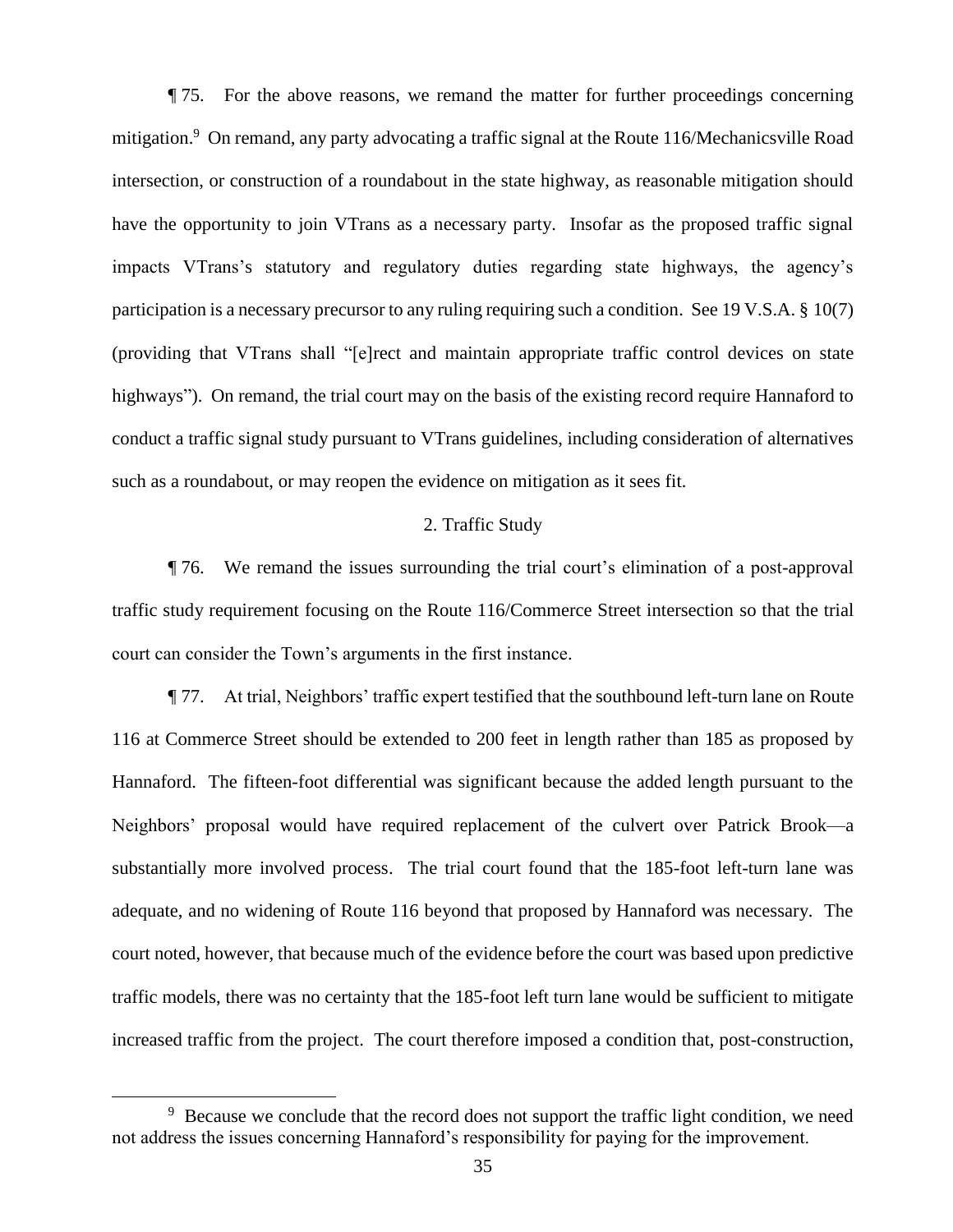Hannaford and the Town should conduct a post-development traffic study of the left-turn lane from Route 116 southbound onto Commerce Street "to confirm that the 185-foot lane length is adequate." The court explained that if the lane length proved inadequate, Hannaford should obtain a further amendment to the Act 250 permit for any necessary mitigation.

¶ 78. Neighbors moved to amend this aspect of the court's order, arguing that, as framed, the condition deprived them of their statutory right to participate in the determination of whether the turn lane is adequate because they were not afforded a role in the post-development study and subsequent proceedings. Neither Neighbors, nor any other party, sought wholesale elimination of the post-development traffic study requirement.

¶ 79. In response, the court explained that there was compelling evidence that Hannaford's traffic mitigation measures for the Route 116/Commerce Street intersection adequately dealt with the projected traffic conditions, but it had initially included the post-development traffic study to accommodate Neighbors' concerns that the 185-foot left-turn lane was not long enough. Upon further review, and in light of the participation concerns raised by Neighbors, the court struck the post-development traffic-study condition altogether. The court reiterated its conclusion that the credible evidence establishes that the project satisfies Criterion 5 with the improvements proposed by Hannaford, and that no further traffic studies are necessary.

¶ 80. On appeal, the Town argues that, without the traffic-study condition, it will be impossible to determine whether Hannaford's predictive traffic impact analysis accurately forecasts the level of traffic that will be generated by the proposed project and whether the project will cause unreasonable traffic congestion. According to the Town, the court's factual findings do not support elimination of the condition. The Town emphasizes that no party on appeal opposes the condition and that, throughout these proceedings, Hannaford itself agreed that a post-development traffic study is needed to ensure that no unreasonable congestion results from the project at the Route 116/Commerce Street intersection.The Town proposes a condition similar to the one VTrans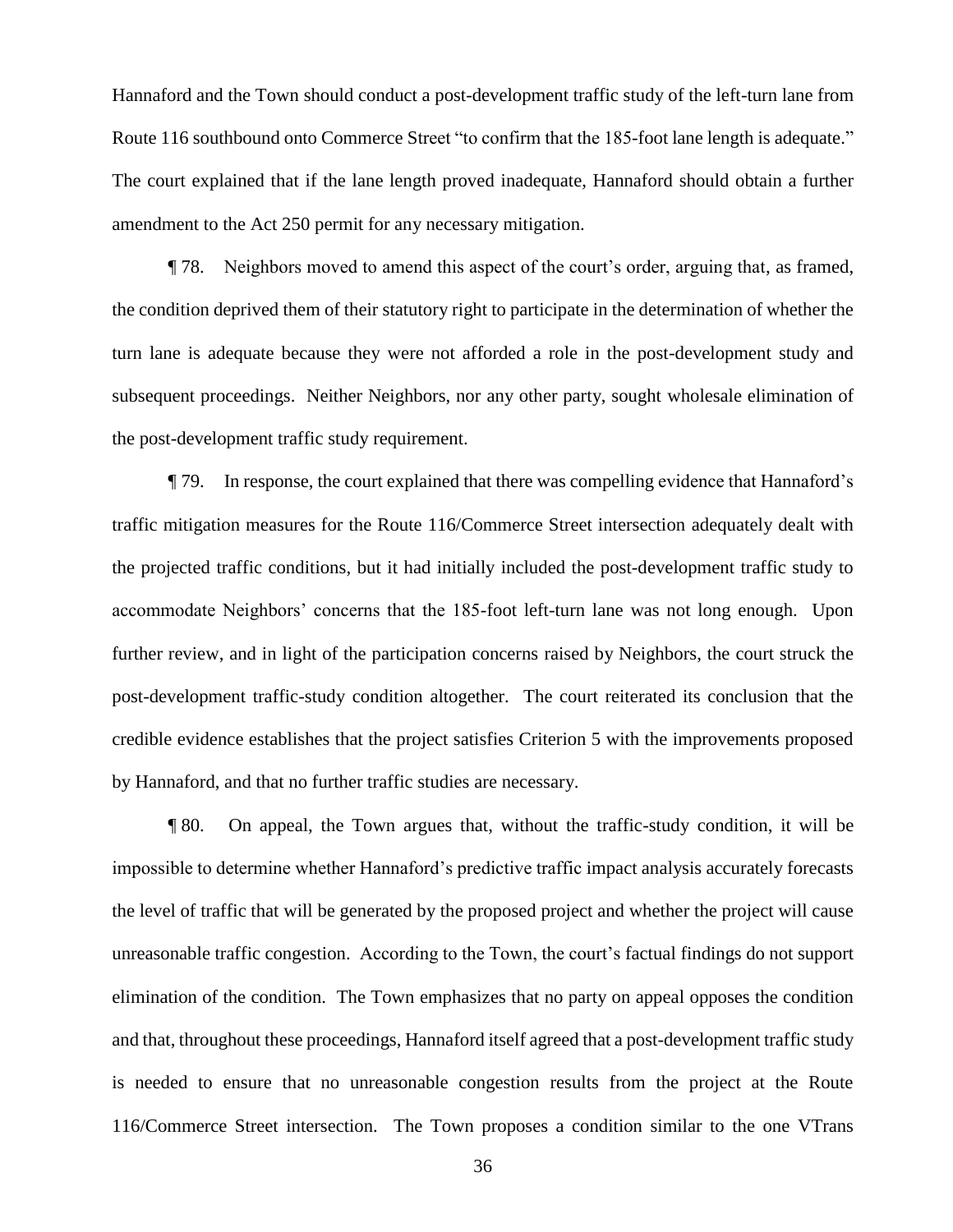suggested to the District Commission. The Town's proposed condition would require Hannaford to perform traffic monitoring studies of all intersections studied by Hannaford within six months to a year after the project is open to the public. The proposed condition would also allow the District Commission to reopen the docket and make further findings and conclusions regarding appropriate mitigation measures in the event that the results of the monitoring demonstrated more congestion or unsafe conditions than predicted in Hannaford's traffic-impact analysis. Further, the Town's proposed condition would require necessary mitigation measures if the post-development monitoring demonstrated that Hannaford's proposed 185-foot left-turn lane on Route 116 at Commerce Street was inadequate to handle the traffic impacts from the project.

¶ 81. We conclude that the trial court exceeded its discretion in striking the traffic-study condition concerning the southbound left-turn lane of the Route 116/Commerce Street intersection for two reasons. In striking the condition, the court relied on the same predictive-model evidence that led it to impose the condition in the first place, but failed to explain why the post-project monitoring was no longer necessary. Moreover, because all parties to the proceedings before the trial court had agreed to some form of the post-development study condition, and the trial court removed the condition on its own initiative in response to a motion to reconsider that did not suggest elimination of the condition, the Town's opportunity to present to the trial court its arguments in favor of keeping the study has been circumscribed. A second post-judgment motion would not have been practicable. See Fagnant v. Foss, 2013 VT 16A, ¶ 10, 194 Vt. 405, 82 A.3d 570 (holding that untimely successive post-judgment motion does not toll the running of the appeal period). At a minimum, on remand the Town must have an opportunity to present its arguments in favor of retaining the post-development traffic-study condition in some form.

¶ 82. We note, however, that the all-encompassing study proposed by the Town, which would allow the District Commission to reopen the docket depending on the results of the postpermit traffic study, would directly violate our recent decision in Treetop. In Treetop, the District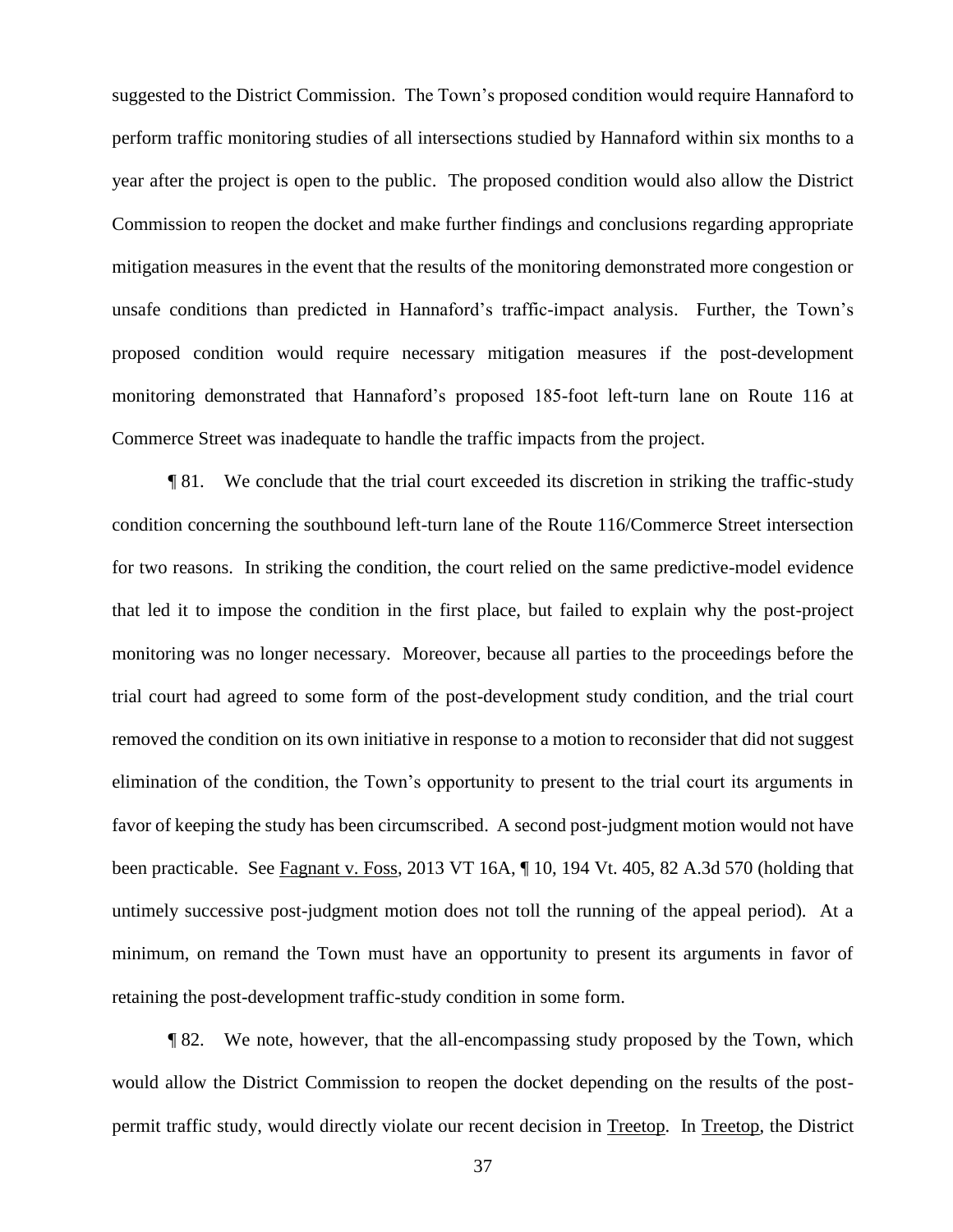Commission imposed a permit condition that reserved its right to continue to review stormwater mitigation measures "and to evaluate and impose additional conditions as needed." 2016 VT 20, ¶ 6. The Commission indicated that it was retaining jurisdiction to ensure that the mitigation measures proposed by the applicant would be effective and in compliance with Act 250. We upheld the Environmental Division's rejection of the condition, stating that, by reserving continuing jurisdiction over the stormwater system, the Commission was effectively creating a mechanism for it "to continuously amend the permit as necessary to redress future Act 250 violations," which not only expropriated the NRB's enforcement authority but also prevented finality in the land-use permitting process. Treetop, 2016 VT 20, ¶ 14. We concluded that such an open-ended condition was "an invalid condition subsequent." Id.

¶ 83. We emphasized, however, that:

Permissible conditions include those with prospective application that are intended to alleviate adverse impacts that either are or would otherwise be caused or created by a project, or those necessary to ensure that the development is completed as approved, such as those requiring permittees to take specific action when triggered by certain events, incorporating a schedule of actions necessary for continued compliance with Act 250 criteria, and requiring future compliance related filings, including affidavits of compliance with respect to certain permit conditions.

# Id. ¶ 12.

¶ 84. Thus, our decision in Treetop does not preclude a condition requiring a permit applicant to perform a post-development study of traffic conditions to assure that specific, evidencebased performance standards are met. The Environmental Division must, in the first instance, determine based on sufficient evidence that particular permit conditions will likely satisfy the statutory requirements. Having so concluded, the court may require the permittee to take predetermined specific actions as a result of the failure to meet the performance standards. Whether or not a permit includes such pre-determined follow-up actions, in the absence of a permit amendment, see Act 250 Rules, Rule 34, Code of Vermont Rules, 12 004 060, available at